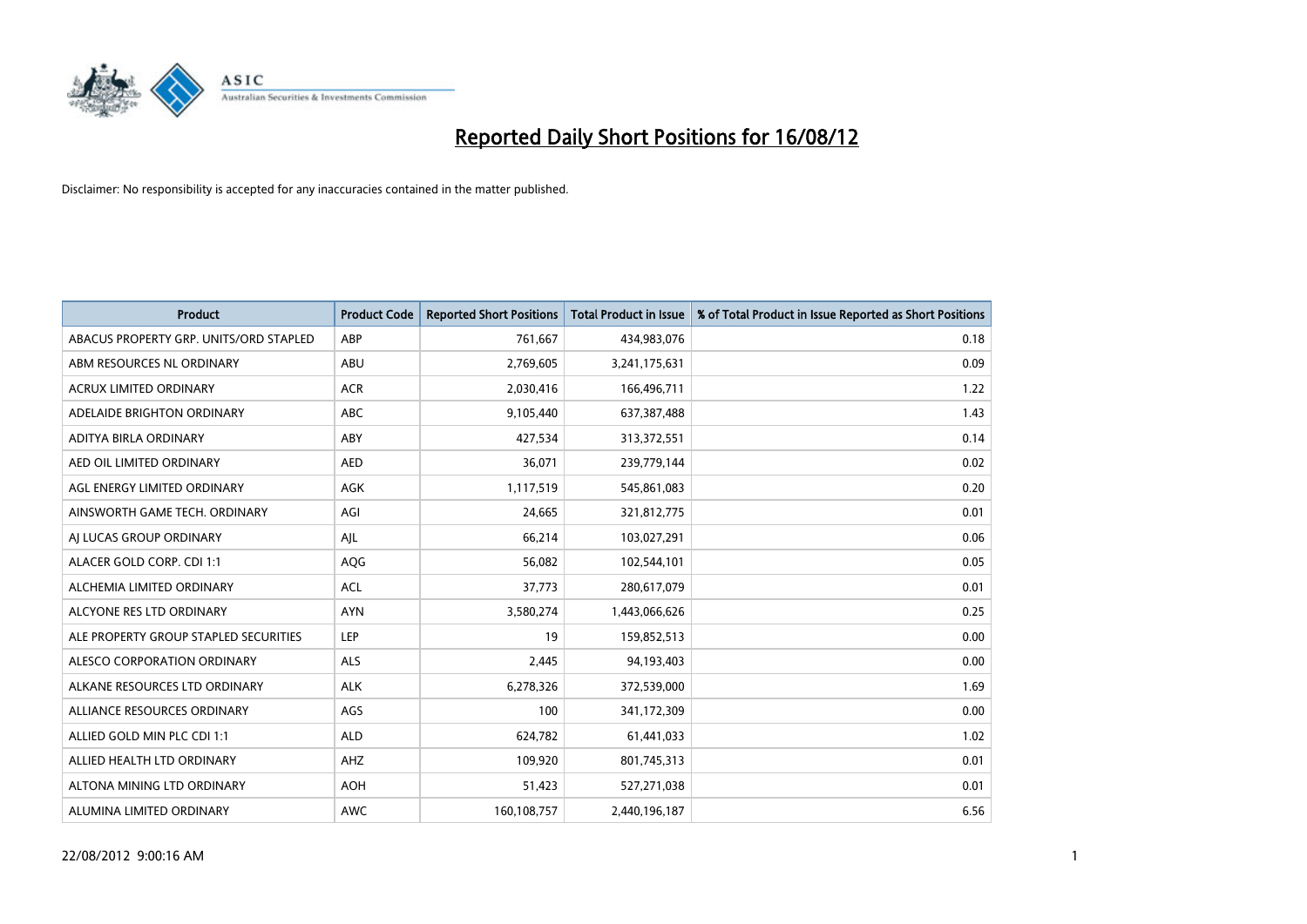

| <b>Product</b>                          | <b>Product Code</b> | <b>Reported Short Positions</b> | <b>Total Product in Issue</b> | % of Total Product in Issue Reported as Short Positions |
|-----------------------------------------|---------------------|---------------------------------|-------------------------------|---------------------------------------------------------|
| AMCOR LIMITED ORDINARY                  | <b>AMC</b>          | 3,866,719                       | 1,206,684,923                 | 0.32                                                    |
| AMP LIMITED ORDINARY                    | AMP                 | 9,955,068                       | 2,894,931,180                 | 0.34                                                    |
| AMPELLA MINING ORDINARY                 | <b>AMX</b>          | 5,063,171                       | 246,800,493                   | 2.05                                                    |
| ANGLOGOLD ASHANTI CDI 5:1               | AGG                 |                                 | 89,207,765                    | 0.00                                                    |
| ANSELL LIMITED ORDINARY                 | <b>ANN</b>          | 5,204,295                       | 130,656,668                   | 3.98                                                    |
| ANTARES ENERGY LTD ORDINARY             | <b>AZZ</b>          | 359,148                         | 258,000,000                   | 0.14                                                    |
| ANZ BANKING GRP LTD ORDINARY            | <b>ANZ</b>          | 9,309,230                       | 2,715,981,237                 | 0.34                                                    |
| APA GROUP STAPLED SECURITIES            | <b>APA</b>          | 14,463,676                      | 644,485,583                   | 2.24                                                    |
| APN NEWS & MEDIA ORDINARY               | <b>APN</b>          | 22,148,837                      | 649,010,756                   | 3.41                                                    |
| AQUARIUS PLATINUM. ORDINARY             | <b>AOP</b>          | 9,622,324                       | 470,312,578                   | 2.05                                                    |
| AQUILA RESOURCES ORDINARY               | <b>AQA</b>          | 5,329,089                       | 411,804,442                   | 1.29                                                    |
| ARAFURA RESOURCE LTD ORDINARY           | <b>ARU</b>          | 4,223,028                       | 396,004,144                   | 1.07                                                    |
| ARB CORPORATION ORDINARY                | <b>ARP</b>          | 11,276                          | 72,481,302                    | 0.02                                                    |
| ARDENT LEISURE GROUP STAPLED SECURITIES | AAD                 | 630,659                         | 334,209,401                   | 0.19                                                    |
| ARISTOCRAT LEISURE ORDINARY             | <b>ALL</b>          | 17,337,697                      | 550,502,889                   | 3.15                                                    |
| ARRIUM LTD ORDINARY                     | ARI                 | 30,412,007                      | 1,345,665,626                 | 2.26                                                    |
| ASCIANO LIMITED ORDINARY                | <b>AIO</b>          | 4,986,904                       | 975,385,664                   | 0.51                                                    |
| ASG GROUP LIMITED ORDINARY              | <b>ASZ</b>          | 930,300                         | 172,172,079                   | 0.54                                                    |
| ASPEN GROUP ORD/UNITS STAPLED           | <b>APZ</b>          | 56,493                          | 600,507,326                   | 0.01                                                    |
| ASPIRE MINING LTD ORDINARY              | <b>AKM</b>          | 269,379                         | 620,594,556                   | 0.04                                                    |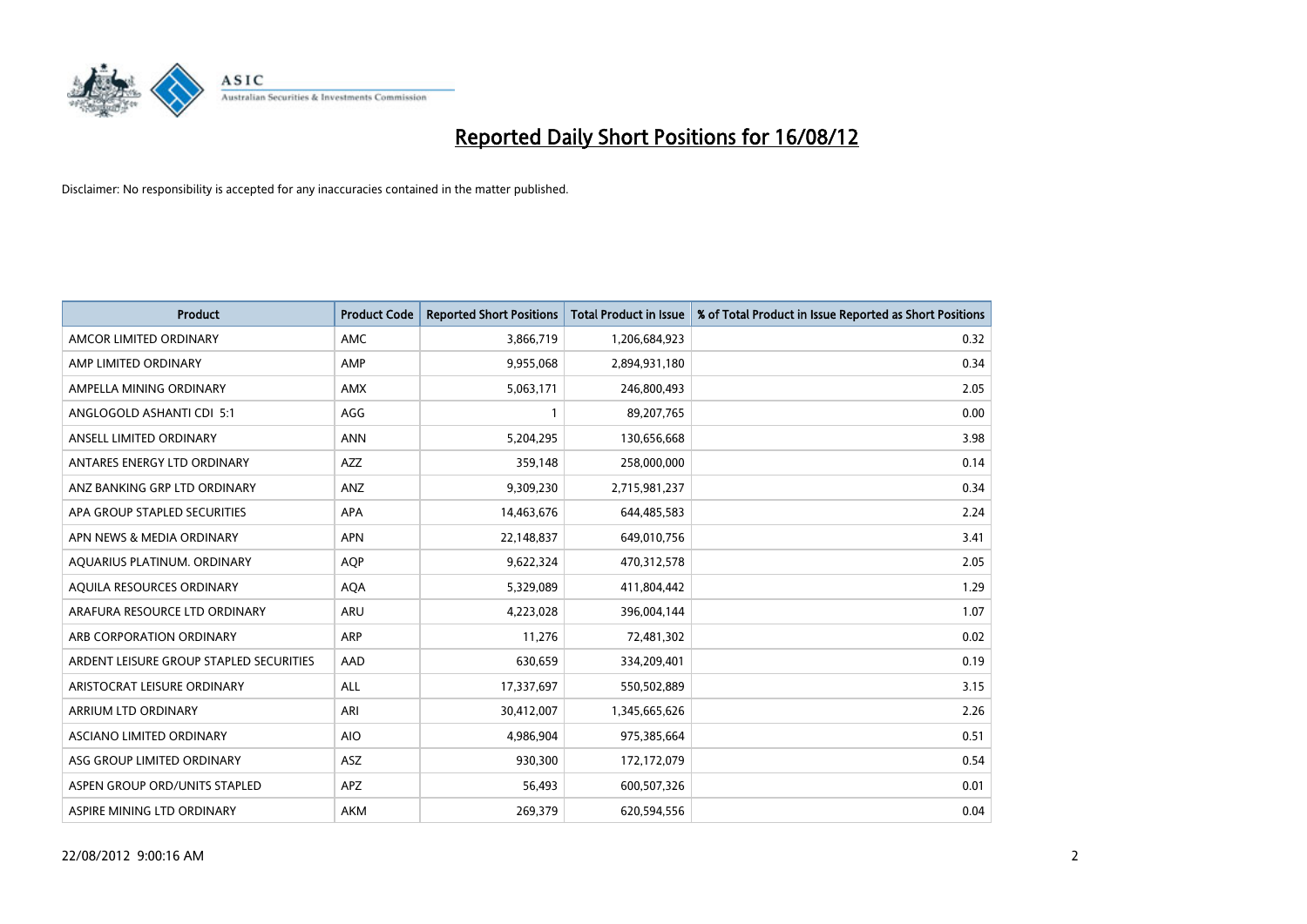

| <b>Product</b>                          | <b>Product Code</b> | <b>Reported Short Positions</b> | <b>Total Product in Issue</b> | % of Total Product in Issue Reported as Short Positions |
|-----------------------------------------|---------------------|---------------------------------|-------------------------------|---------------------------------------------------------|
| ASTRO JAP PROP GROUP STAPLED SECURITIES | AJA                 | 2,331                           | 58,445,002                    | 0.00                                                    |
| ASX LIMITED ORDINARY                    | <b>ASX</b>          | 2,568,892                       | 175,136,729                   | 1.47                                                    |
| ATLAS IRON LIMITED ORDINARY             | <b>AGO</b>          | 2,426,786                       | 904,580,993                   | 0.27                                                    |
| AURORA OIL & GAS ORDINARY               | <b>AUT</b>          | 3,570,566                       | 446,595,778                   | 0.80                                                    |
| AUSDRILL LIMITED ORDINARY               | ASL                 | 1,636,257                       | 304,397,289                   | 0.54                                                    |
| AUSENCO LIMITED ORDINARY                | <b>AAX</b>          | 444.733                         | 123,872,665                   | 0.36                                                    |
| AUSGOLD LIMITED ORDINARY                | <b>AUC</b>          | 50,000                          | 136,224,010                   | 0.04                                                    |
| AUSTAL LIMITED ORDINARY                 | ASB                 | 191,251                         | 188,193,007                   | 0.10                                                    |
| AUSTIN ENGINEERING ORDINARY             | <b>ANG</b>          | 17,787                          | 72,314,403                    | 0.02                                                    |
| AUSTRALAND PROPERTY STAPLED SECURITY    | <b>ALZ</b>          | 493,206                         | 576,846,597                   | 0.09                                                    |
| AUSTRALIAN AGRICULT. ORDINARY           | AAC                 | 406,454                         | 312,905,085                   | 0.13                                                    |
| AUSTRALIAN INFRASTR, UNITS/ORDINARY     | <b>AIX</b>          | 1,287,944                       | 620,733,944                   | 0.21                                                    |
| AUSTRALIAN PHARM. ORDINARY              | API                 | 172,087                         | 488,115,883                   | 0.04                                                    |
| AVIENNINGS LIMITED ORDINARY             | AVI                 | 575,001                         | 274,588,694                   | 0.21                                                    |
| AWE LIMITED ORDINARY                    | <b>AWE</b>          | 3,632,078                       | 521,871,941                   | 0.70                                                    |
| AZIMUTH RES LTD ORDINARY                | <b>AZH</b>          | 1,078,129                       | 418,661,161                   | 0.26                                                    |
| AZUMAH RESOURCES ORDINARY               | <b>AZM</b>          | 500,000                         | 333,714,096                   | 0.15                                                    |
| BANDANNA ENERGY ORDINARY                | <b>BND</b>          | 2,508,766                       | 528,481,199                   | 0.47                                                    |
| BANK OF QUEENSLAND. ORDINARY            | <b>BOQ</b>          | 11,844,006                      | 308,797,224                   | 3.84                                                    |
| <b>BASE RES LIMITED ORDINARY</b>        | <b>BSE</b>          | 641,565                         | 460,440,029                   | 0.14                                                    |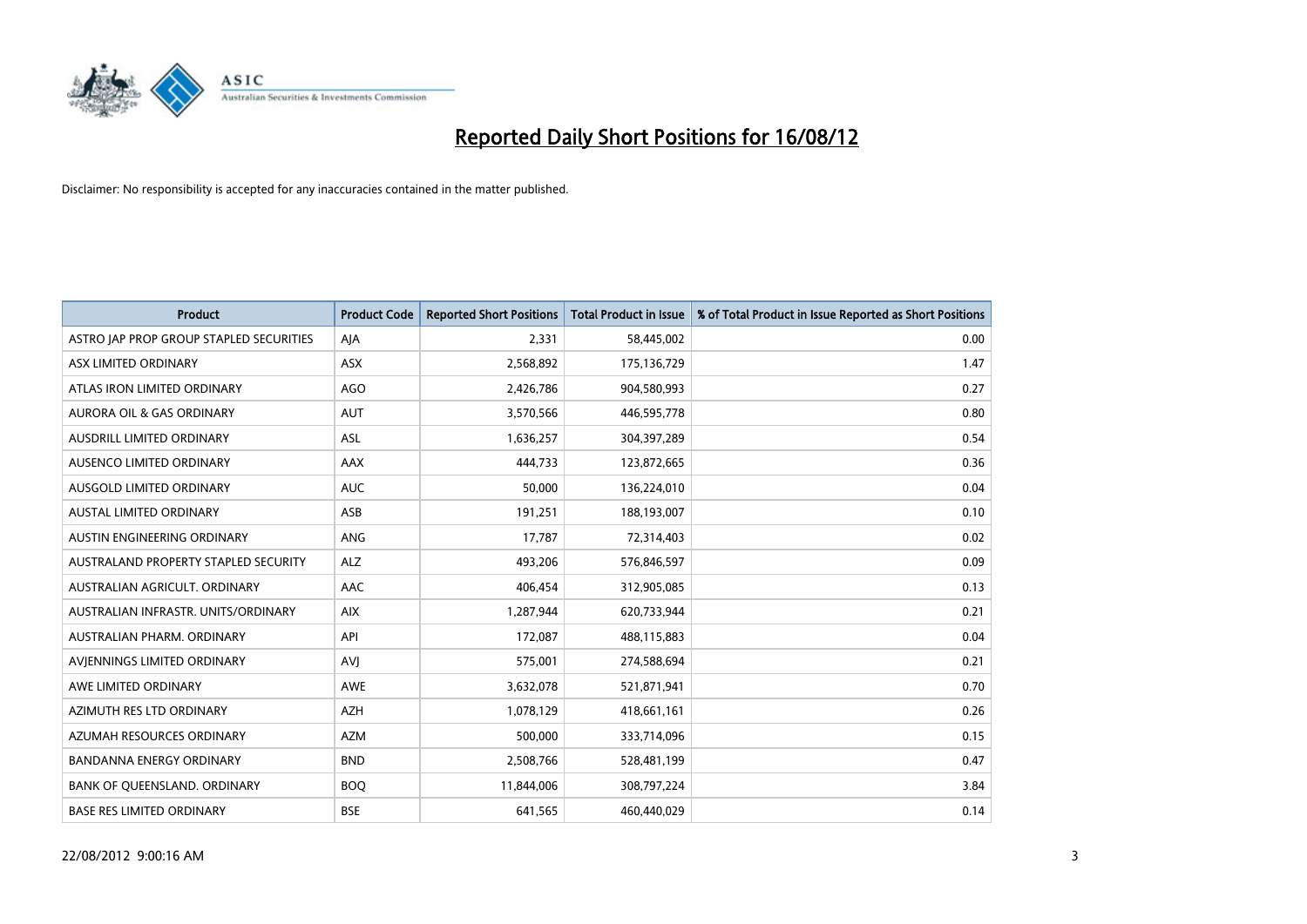

| <b>Product</b>                       | <b>Product Code</b> | <b>Reported Short Positions</b> | <b>Total Product in Issue</b> | % of Total Product in Issue Reported as Short Positions |
|--------------------------------------|---------------------|---------------------------------|-------------------------------|---------------------------------------------------------|
| <b>BATHURST RESOURCES ORDINARY</b>   | <b>BTU</b>          | 30,276,997                      | 696,747,997                   | 4.35                                                    |
| <b>BC IRON LIMITED ORDINARY</b>      | <b>BCI</b>          | 3,159                           | 103,861,000                   | 0.00                                                    |
| <b>BEACH ENERGY LIMITED ORDINARY</b> | <b>BPT</b>          | 23,529,946                      | 1,255,464,157                 | 1.87                                                    |
| BEADELL RESOURCE LTD ORDINARY        | <b>BDR</b>          | 13,722,532                      | 719,704,752                   | 1.91                                                    |
| BENDIGO AND ADELAIDE ORDINARY        | <b>BEN</b>          | 9,889,819                       | 396,663,707                   | 2.49                                                    |
| BENITEC BIOPHARMA ORDINARY           | <b>BLT</b>          | 75,000                          | 970,628,529                   | 0.01                                                    |
| BERKELEY RESOURCES ORDINARY          | <b>BKY</b>          | 372.245                         | 179,393,273                   | 0.21                                                    |
| BETASHARES ASX RES ETF UNITS         | <b>ORE</b>          | 73,401                          | 6,120,745                     | 1.20                                                    |
| BETASHARES AUST BEAR ETF UNITS       | <b>BEAR</b>         |                                 | 334,441                       | 0.00                                                    |
| <b>BHP BILLITON LIMITED ORDINARY</b> | <b>BHP</b>          | 6,238,819                       | 3,211,691,105                 | 0.19                                                    |
| <b>BILLABONG ORDINARY</b>            | <b>BBG</b>          | 6,360,917                       | 478,944,292                   | 1.33                                                    |
| <b>BIOTA HOLDINGS ORDINARY</b>       | <b>BTA</b>          | 455,485                         | 182,350,316                   | 0.25                                                    |
| <b>BLACKTHORN RESOURCES ORDINARY</b> | <b>BTR</b>          | 229,952                         | 154,839,537                   | 0.15                                                    |
| <b>BLUESCOPE STEEL LTD ORDINARY</b>  | <b>BSL</b>          | 41,795,635                      | 3,349,185,247                 | 1.25                                                    |
| <b>BOART LONGYEAR ORDINARY</b>       | <b>BLY</b>          | 8,216,440                       | 461, 163, 412                 | 1.78                                                    |
| <b>BOOM LOGISTICS ORDINARY</b>       | <b>BOL</b>          | 12,683                          | 468,663,585                   | 0.00                                                    |
| BORAL LIMITED, ORDINARY              | <b>BLD</b>          | 39,586,763                      | 758,572,140                   | 5.22                                                    |
| <b>BRADKEN LIMITED ORDINARY</b>      | <b>BKN</b>          | 3,676,699                       | 168,629,376                   | 2.18                                                    |
| <b>BRAMBLES LIMITED ORDINARY</b>     | <b>BXB</b>          | 5,727,345                       | 1,555,169,862                 | 0.37                                                    |
| <b>BREVILLE GROUP LTD ORDINARY</b>   | <b>BRG</b>          | 115,516                         | 130.095.322                   | 0.09                                                    |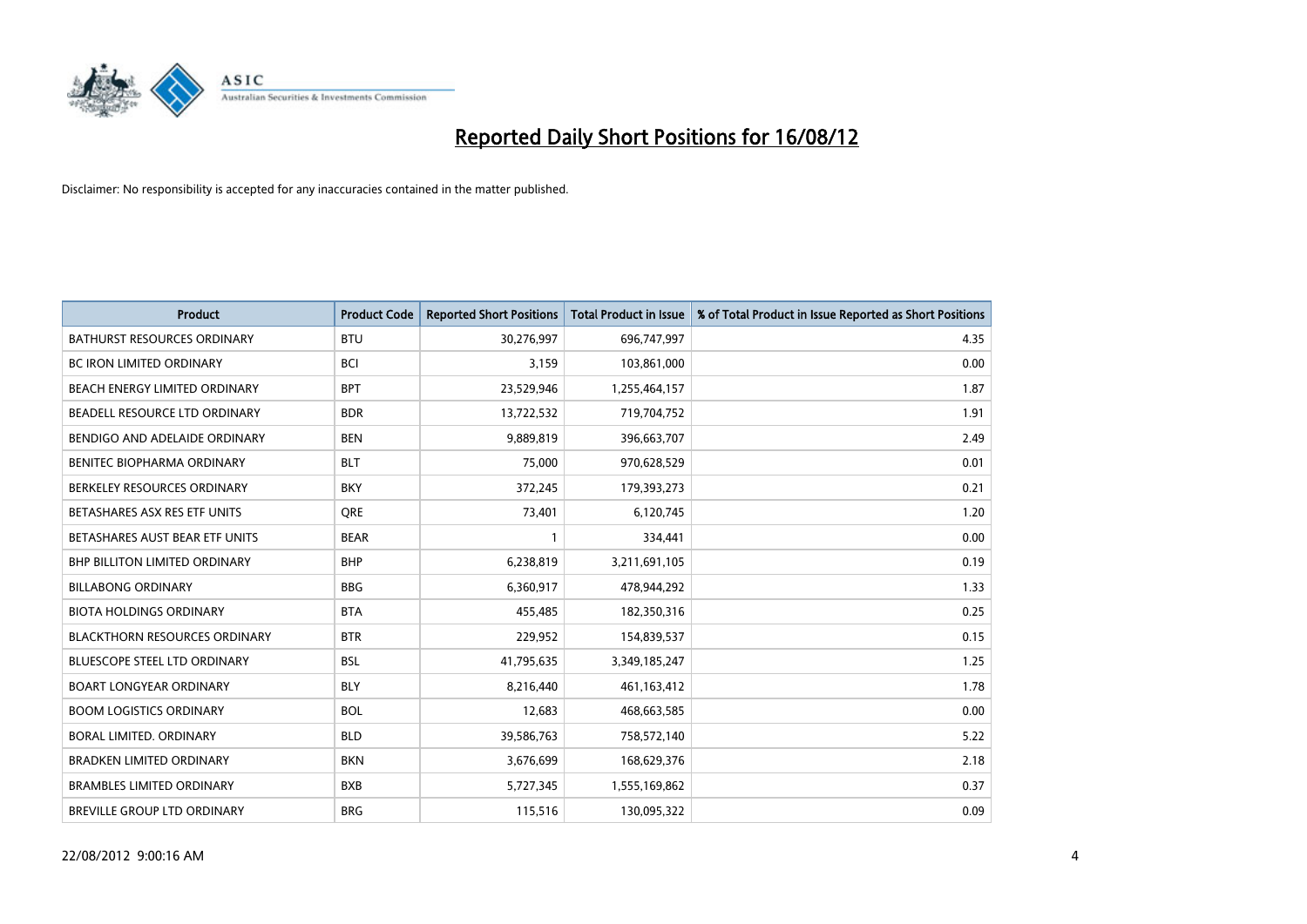

| <b>Product</b>                          | <b>Product Code</b> | <b>Reported Short Positions</b> | <b>Total Product in Issue</b> | % of Total Product in Issue Reported as Short Positions |
|-----------------------------------------|---------------------|---------------------------------|-------------------------------|---------------------------------------------------------|
| <b>BRICKWORKS LIMITED ORDINARY</b>      | <b>BKW</b>          | 11.408                          | 147,567,333                   | 0.01                                                    |
| BT INVESTMENT MNGMNT ORDINARY           | <b>BTT</b>          | 223,220                         | 267,906,977                   | 0.08                                                    |
| <b>BUCCANEER ENERGY LTD ORDINARY</b>    | <b>BCC</b>          | 4,976,534                       | 1,133,975,491                 | 0.44                                                    |
| <b>BURU ENERGY ORDINARY</b>             | <b>BRU</b>          | 10,513,294                      | 251,032,144                   | 4.19                                                    |
| <b>BWP TRUST ORDINARY UNITS</b>         | <b>BWP</b>          | 831,605                         | 525,255,093                   | 0.16                                                    |
| CABCHARGE AUSTRALIA ORDINARY            | CAB                 | 2,301,371                       | 120,430,683                   | 1.91                                                    |
| CALIBRE GROUP LTD ORDINARY              | <b>CGH</b>          | 11,538                          | 293,192,506                   | 0.00                                                    |
| <b>CALTEX AUSTRALIA ORDINARY</b>        | <b>CTX</b>          | 4,232,934                       | 270,000,000                   | 1.57                                                    |
| CAMPBELL BROTHERS DEFERRED SETTLEMENT   | <b>CPBDA</b>        | 6,557,897                       | 337,517,055                   | 1.94                                                    |
| CAPE LAMBERT RES LTD ORDINARY           | <b>CFE</b>          | 308,252                         | 689,108,792                   | 0.04                                                    |
| CARABELLA RES LTD ORDINARY              | <b>CLR</b>          | 340,242                         | 133,642,797                   | 0.25                                                    |
| <b>CARBON ENERGY ORDINARY</b>           | <b>CNX</b>          | 48,071                          | 773,999,771                   | 0.01                                                    |
| <b>CARDNO LIMITED ORDINARY</b>          | <b>CDD</b>          | 706.692                         | 138,506,406                   | 0.51                                                    |
| CARNARVON PETROLEUM ORDINARY            | <b>CVN</b>          | 58,001                          | 694,644,634                   | 0.01                                                    |
| CARSALES.COM LTD ORDINARY               | <b>CRZ</b>          | 20,253,872                      | 233,689,223                   | 8.67                                                    |
| CENTRAL PETROLEUM ORDINARY              | <b>CTP</b>          | 327,883                         | 1,383,376,265                 | 0.02                                                    |
| CENTRO RETAIL AUST ORD/UNIT STAPLED SEC | <b>CRF</b>          | 28,464,416                      | 1,427,391,696                 | 1.99                                                    |
| <b>CERAMIC FUEL CELLS ORDINARY</b>      | CFU                 | 5,464                           | 1,366,298,863                 | 0.00                                                    |
| CFS RETAIL TRUST GRP STAPLED SECURITIES | <b>CFX</b>          | 46,710,631                      | 2,828,495,659                 | 1.65                                                    |
| CGA MINING LIMITED ORDINARY             | <b>CGX</b>          | 100,947                         | 337,775,726                   | 0.03                                                    |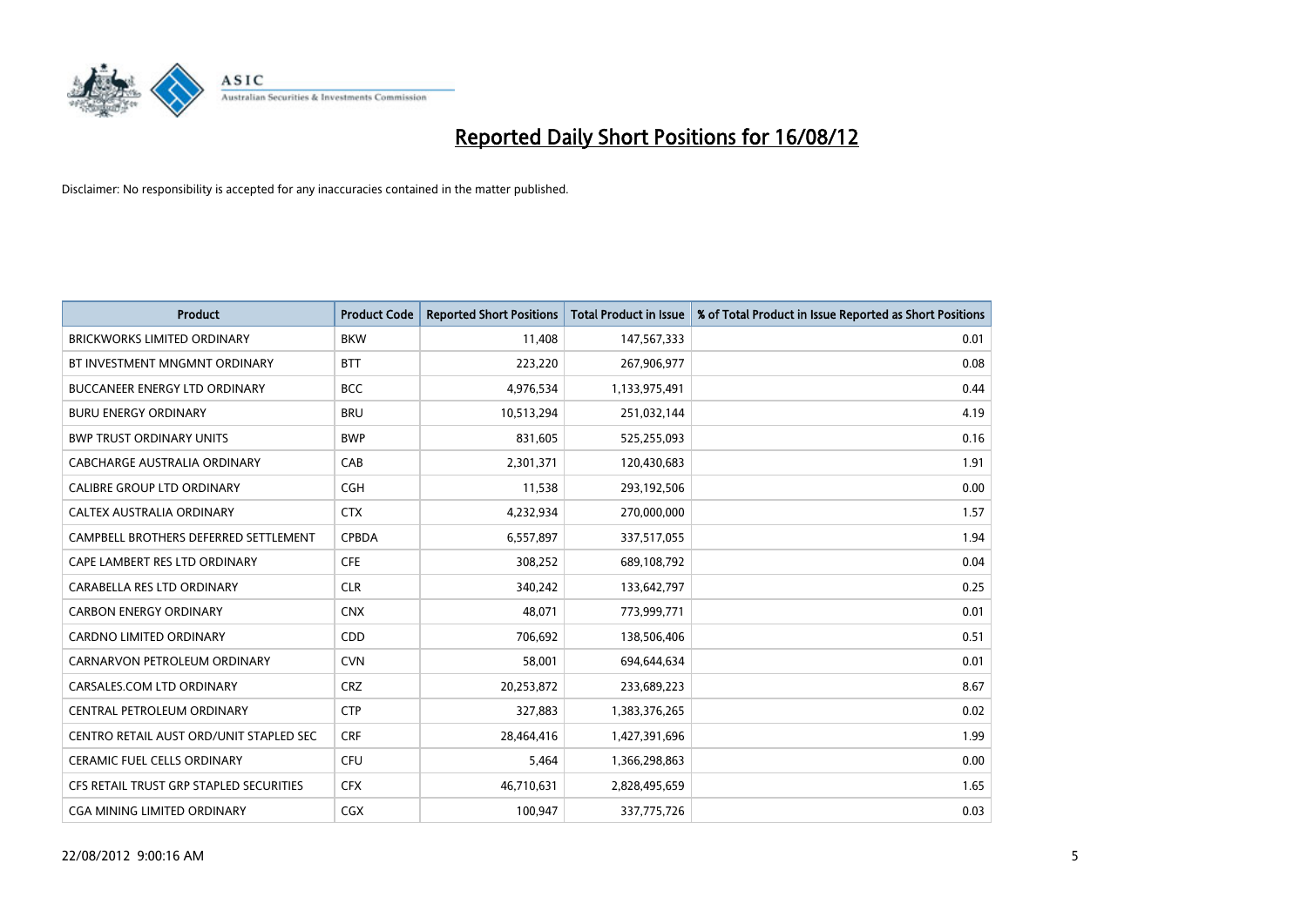

| <b>Product</b>                          | <b>Product Code</b> | <b>Reported Short Positions</b> | <b>Total Product in Issue</b> | % of Total Product in Issue Reported as Short Positions |
|-----------------------------------------|---------------------|---------------------------------|-------------------------------|---------------------------------------------------------|
| CHALLENGER DIV.PRO. STAPLED UNITS       | <b>CDI</b>          | 32,717                          | 856,403,199                   | 0.00                                                    |
| CHALLENGER INFRAST. STAPLED UNITS       | <b>CIF</b>          | 464,132                         | 316,223,785                   | 0.15                                                    |
| <b>CHALLENGER LIMITED ORDINARY</b>      | <b>CGF</b>          | 11,672,833                      | 544,652,710                   | 2.14                                                    |
| CHARTER HALL GROUP STAPLED US PROHIBIT. | <b>CHC</b>          | 207,256                         | 298,161,633                   | 0.07                                                    |
| <b>CHARTER HALL RETAIL UNITS</b>        | <b>COR</b>          | 731,877                         | 299,628,571                   | 0.24                                                    |
| <b>CHORUS LIMITED ORDINARY</b>          | CNU                 | 647,409                         | 385,082,123                   | 0.17                                                    |
| CITIGOLD CORP LTD ORDINARY              | <b>CTO</b>          | 1,355,317                       | 1,238,622,051                 | 0.11                                                    |
| <b>CLOUGH LIMITED ORDINARY</b>          | <b>CLO</b>          | 103,671                         | 773,787,656                   | 0.01                                                    |
| <b>CNPR GRP UNITS/ORD STAPLED</b>       | <b>CNP</b>          | 2,537                           | 972,414,514                   | 0.00                                                    |
| COAL OF AFRICA LTD ORDINARY             | <b>CZA</b>          | 355,936                         | 766,042,402                   | 0.05                                                    |
| COALSPUR MINES LTD ORDINARY             | <b>CPL</b>          | 12,671,956                      | 620,729,899                   | 2.04                                                    |
| <b>COBAR CONSOLIDATED ORDINARY</b>      | CCU                 | 232,193                         | 210,101,187                   | 0.11                                                    |
| COCA-COLA AMATIL ORDINARY               | <b>CCL</b>          | 4,438,561                       | 761,319,007                   | 0.58                                                    |
| <b>COCHLEAR LIMITED ORDINARY</b>        | <b>COH</b>          | 5,842,477                       | 56,930,432                    | 10.26                                                   |
| <b>COCKATOO COAL ORDINARY</b>           | <b>COK</b>          | 5,762,346                       | 1,016,746,908                 | 0.57                                                    |
| <b>COKAL LTD ORDINARY</b>               | <b>CKA</b>          | 6,178                           | 411,046,892                   | 0.00                                                    |
| <b>COLLINS FOODS LTD ORDINARY</b>       | <b>CKF</b>          | 23,670                          | 93,000,003                    | 0.03                                                    |
| COMMONWEALTH BANK, ORDINARY             | <b>CBA</b>          | 28,744,643                      | 1,592,154,780                 | 1.81                                                    |
| <b>COMMONWEALTH PROP ORDINARY UNITS</b> | <b>CPA</b>          | 22,453,967                      | 2,347,003,413                 | 0.96                                                    |
| <b>COMPASS RESOURCES ORDINARY</b>       | <b>CMR</b>          | 7,472                           | 1,403,744,100                 | 0.00                                                    |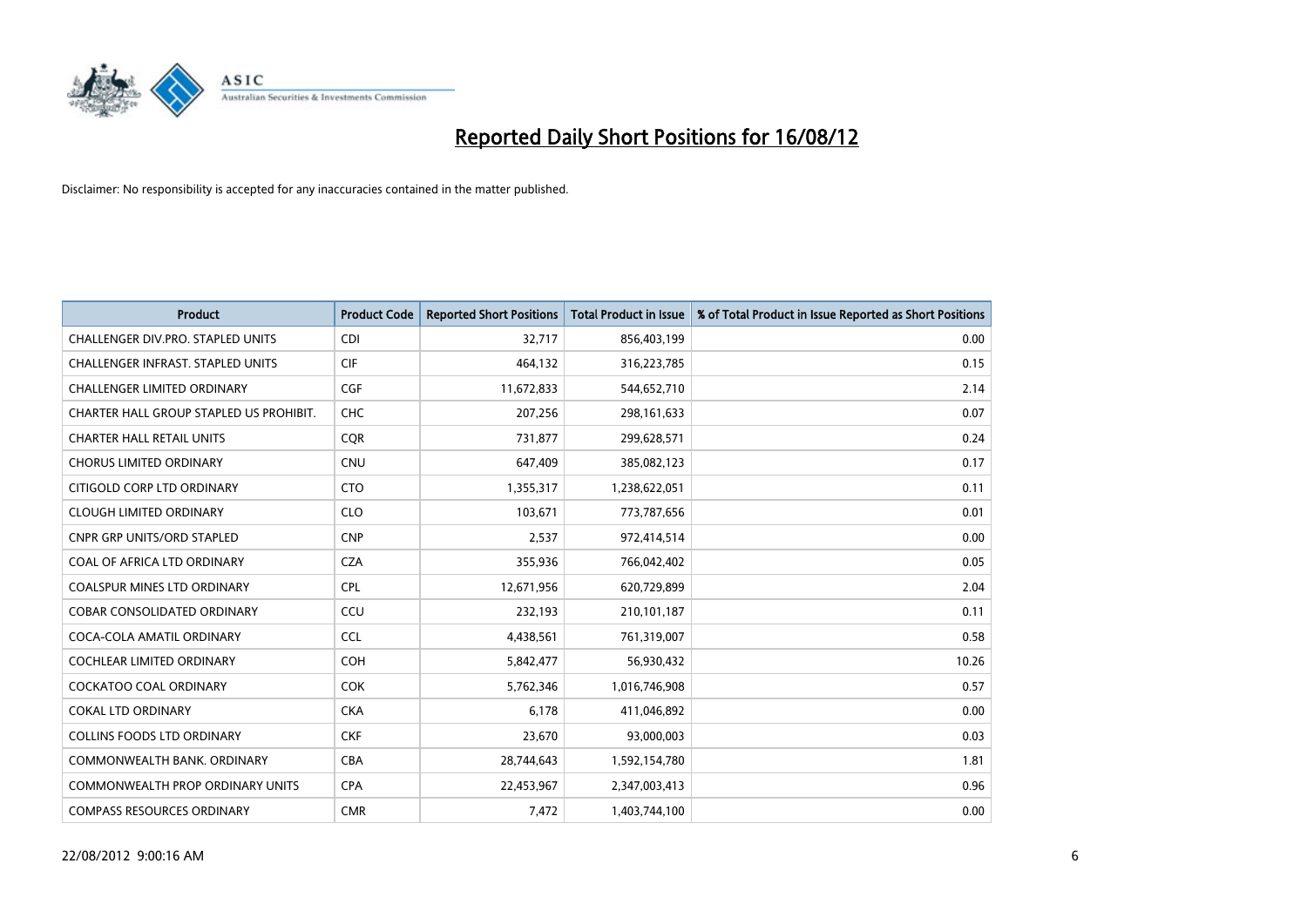

| <b>Product</b>                          | <b>Product Code</b> | <b>Reported Short Positions</b> | <b>Total Product in Issue</b> | % of Total Product in Issue Reported as Short Positions |
|-----------------------------------------|---------------------|---------------------------------|-------------------------------|---------------------------------------------------------|
| <b>COMPUTERSHARE LTD ORDINARY</b>       | <b>CPU</b>          | 6,639,339                       | 555,664,059                   | 1.19                                                    |
| CONSOLIDATED MEDIA. ORDINARY            | <b>CMI</b>          | 973,097                         | 561,834,996                   | 0.17                                                    |
| CONTINENTAL COAL LTD ORDINARY           | CCC                 | 983                             | 445,894,046                   | 0.00                                                    |
| COOPER ENERGY LTD ORDINARY              | <b>COE</b>          | 41,557                          | 328,694,257                   | 0.01                                                    |
| <b>CREDIT CORP GROUP ORDINARY</b>       | <b>CCP</b>          | 51,394                          | 45,571,114                    | 0.11                                                    |
| <b>CROMWELL PROP STAPLED SECURITIES</b> | <b>CMW</b>          | 4,361                           | 1,169,688,943                 | 0.00                                                    |
| <b>CROWN LIMITED ORDINARY</b>           | <b>CWN</b>          | 3,948,692                       | 728,394,185                   | 0.54                                                    |
| <b>CSG LIMITED ORDINARY</b>             | CSV                 | 655,400                         | 282,567,499                   | 0.23                                                    |
| <b>CSL LIMITED ORDINARY</b>             | <b>CSL</b>          | 4,397,920                       | 505,573,127                   | 0.87                                                    |
| <b>CSR LIMITED ORDINARY</b>             | <b>CSR</b>          | 37,592,133                      | 506,000,315                   | 7.43                                                    |
| <b>CUDECO LIMITED ORDINARY</b>          | CDU                 | 3,692,069                       | 188,043,961                   | 1.96                                                    |
| DART ENERGY LTD ORDINARY                | <b>DTE</b>          | 5,946,818                       | 769,240,406                   | 0.77                                                    |
| DAVID JONES LIMITED ORDINARY            | <b>DJS</b>          | 38,749,568                      | 528,655,600                   | 7.33                                                    |
| <b>DECMIL GROUP LIMITED ORDINARY</b>    | <b>DCG</b>          | 514,306                         | 167, 567, 757                 | 0.31                                                    |
| DEEP YELLOW LIMITED ORDINARY            | <b>DYL</b>          | 565,000                         | 1,268,555,441                 | 0.04                                                    |
| DEXUS PROPERTY GROUP STAPLED UNITS      | <b>DXS</b>          | 12,169,690                      | 4,839,024,176                 | 0.25                                                    |
| DISCOVERY METALS LTD ORDINARY           | <b>DML</b>          | 13,054,610                      | 483,794,898                   | 2.70                                                    |
| DOMINO PIZZA ENTERPR ORDINARY           | <b>DMP</b>          | 543,275                         | 69,899,674                    | 0.78                                                    |
| DORAY MINERALS LTD ORDINARY             | <b>DRM</b>          | 111,241                         | 81,626,525                    | 0.14                                                    |
| DOWNER EDI LIMITED ORDINARY             | <b>DOW</b>          | 8,252,657                       | 429,100,296                   | 1.92                                                    |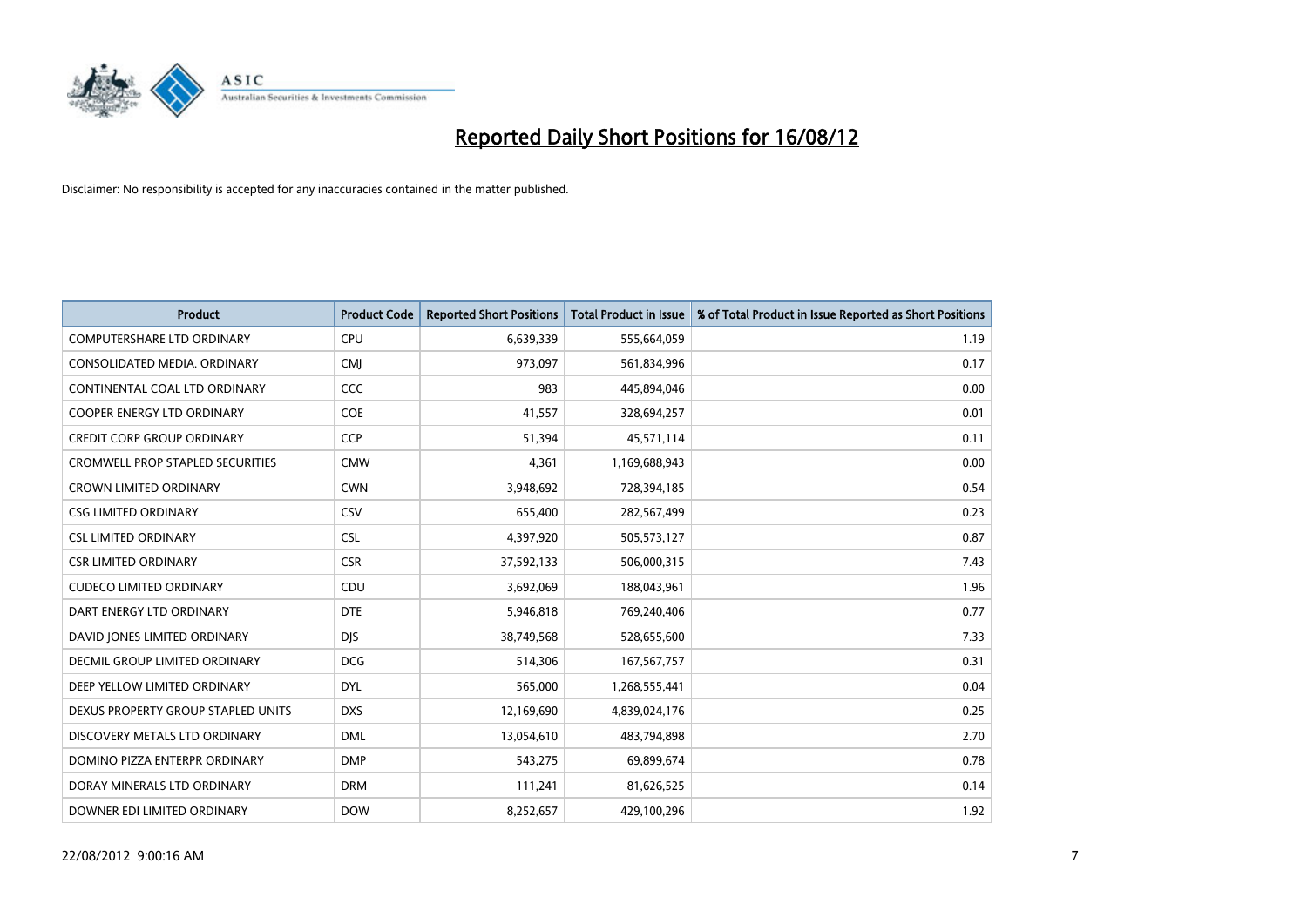

| <b>Product</b>                       | <b>Product Code</b> | <b>Reported Short Positions</b> | <b>Total Product in Issue</b> | % of Total Product in Issue Reported as Short Positions |
|--------------------------------------|---------------------|---------------------------------|-------------------------------|---------------------------------------------------------|
| DRILLSEARCH ENERGY ORDINARY          | <b>DLS</b>          | 4,479,408                       | 386,468,803                   | 1.16                                                    |
| DUET GROUP STAPLED US PROHIBIT.      | <b>DUE</b>          | 3,600,362                       | 1,116,638,606                 | 0.32                                                    |
| <b>DULUXGROUP LIMITED ORDINARY</b>   | <b>DLX</b>          | 9,457,649                       | 368,984,902                   | 2.56                                                    |
| <b>DWS LTD ORDINARY</b>              | <b>DWS</b>          | 3,650                           | 132,362,763                   | 0.00                                                    |
| ECHO ENTERTAINMENT ORDINARY          | EGP                 | 5,156,787                       | 825,672,730                   | 0.62                                                    |
| <b>ELDERS LIMITED ORDINARY</b>       | <b>ELD</b>          | 17,470,128                      | 448,598,480                   | 3.89                                                    |
| ELDORADO GOLD CORP CDI 1:1           | EAU                 | 12,341                          | 4,815,508                     | 0.26                                                    |
| ELEMENTAL MINERALS ORDINARY          | <b>ELM</b>          | 184,088                         | 243,614,280                   | 0.08                                                    |
| ELEMENTOS LIMITED ORDINARY           | <b>ELT</b>          | 16                              | 82,383,526                    | 0.00                                                    |
| <b>EMECO HOLDINGS ORDINARY</b>       | <b>EHL</b>          | 8,171,263                       | 631,237,586                   | 1.29                                                    |
| <b>ENDEAVOUR MIN CORP CDI 1:1</b>    | <b>EVR</b>          | 133,751                         | 117,423,514                   | 0.11                                                    |
| <b>ENERGY RESOURCES ORDINARY 'A'</b> | <b>ERA</b>          | 4,508,544                       | 517,725,062                   | 0.87                                                    |
| <b>ENERGY WORLD CORPOR, ORDINARY</b> | <b>EWC</b>          | 18,835,873                      | 1,734,166,672                 | 1.09                                                    |
| <b>ENVESTRA LIMITED ORDINARY</b>     | <b>ENV</b>          | 16,519,019                      | 1,572,392,111                 | 1.05                                                    |
| EQUATORIAL RES LTD ORDINARY          | EQX                 | 71,202                          | 117,235,353                   | 0.06                                                    |
| EUREKA ENERGY LTD ORDINARY           | <b>EKA</b>          | 386,000                         | 237,764,050                   | 0.16                                                    |
| EVOLUTION MINING LTD ORDINARY        | <b>EVN</b>          | 2,161,522                       | 707,605,713                   | 0.31                                                    |
| FAIRFAX MEDIA LTD ORDINARY           | <b>FXI</b>          | 263,477,881                     | 2,351,955,725                 | 11.20                                                   |
| <b>FAR LTD ORDINARY</b>              | <b>FAR</b>          | 21,000,000                      | 2,499,846,742                 | 0.84                                                    |
| <b>FINBAR GROUP LIMITED ORDINARY</b> | <b>FRI</b>          | 17,473                          | 214,172,868                   | 0.01                                                    |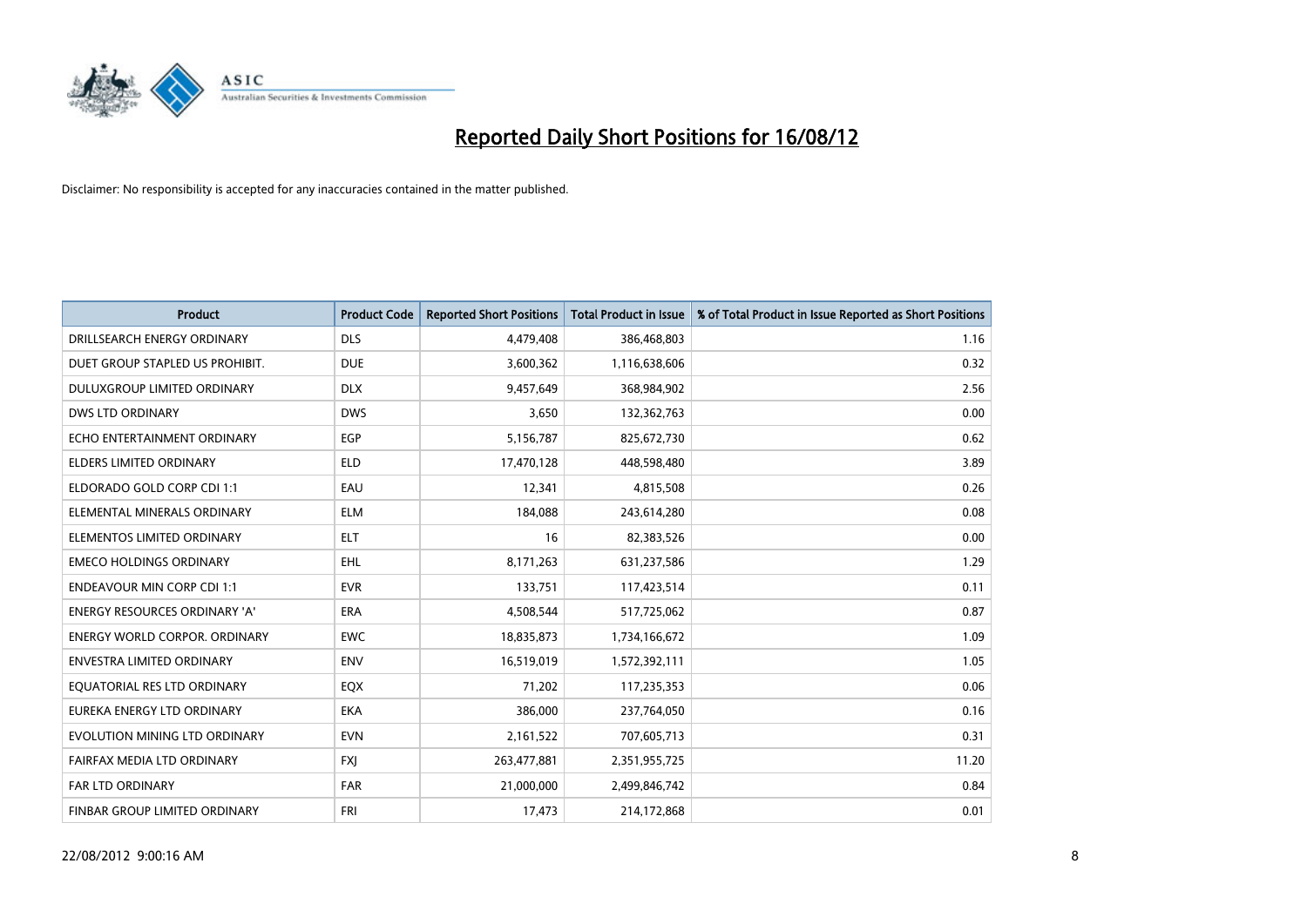

| <b>Product</b>                            | <b>Product Code</b> | <b>Reported Short Positions</b> | <b>Total Product in Issue</b> | % of Total Product in Issue Reported as Short Positions |
|-------------------------------------------|---------------------|---------------------------------|-------------------------------|---------------------------------------------------------|
| FKP PROPERTY GROUP STAPLED SECURITIES     | <b>FKP</b>          | 31,546,511                      | 1,212,083,417                 | 2.60                                                    |
| FLEETWOOD CORP ORDINARY                   | <b>FWD</b>          | 179,875                         | 59,217,993                    | 0.30                                                    |
| FLETCHER BUILDING ORDINARY                | <b>FBU</b>          | 7,652,575                       | 682,866,936                   | 1.12                                                    |
| FLEXIGROUP LIMITED ORDINARY               | <b>FXL</b>          | 225,288                         | 282,113,791                   | 0.08                                                    |
| <b>FLIGHT CENTRE ORDINARY</b>             | <b>FLT</b>          | 13,433,016                      | 100,055,135                   | 13.43                                                   |
| FLINDERS MINES LTD ORDINARY               | <b>FMS</b>          | 1,802,884                       | 1,821,300,404                 | 0.10                                                    |
| <b>FOCUS MINERALS LTD ORDINARY</b>        | <b>FML</b>          | 737,207                         | 4,320,773,701                 | 0.02                                                    |
| FORGE GROUP LIMITED ORDINARY              | FGE                 | 373,874                         | 86,169,014                    | 0.43                                                    |
| FORTESCUE METALS GRP ORDINARY             | <b>FMG</b>          | 190,249,821                     | 3,113,798,659                 | 6.11                                                    |
| <b>G.U.D. HOLDINGS ORDINARY</b>           | GUD                 | 1,290,948                       | 70,803,455                    | 1.82                                                    |
| <b>GALAXY RESOURCES ORDINARY</b>          | <b>GXY</b>          | 4,286,945                       | 506,359,381                   | 0.85                                                    |
| <b>GENETIC TECHNOLOGIES ORDINARY</b>      | <b>GTG</b>          | 662,400                         | 464,771,819                   | 0.14                                                    |
| <b>GEODYNAMICS LIMITED ORDINARY</b>       | GDY                 | 850                             | 406,452,608                   | 0.00                                                    |
| <b>GINDALBIE METALS LTD ORDINARY</b>      | <b>GBG</b>          | 40,327,270                      | 1,247,487,454                 | 3.23                                                    |
| <b>GOODMAN FIELDER, ORDINARY</b>          | GFF                 | 38,692,179                      | 1,955,559,207                 | 1.98                                                    |
| GOODMAN GROUP STAPLEDUSPROH.DEFSET        | <b>GMGDC</b>        | 7,186,198                       | 1,605,107,475                 | 0.45                                                    |
| <b>GOODMAN PLUS TRUST STEP-UP UNITS</b>   | <b>GMPPA</b>        | 1,000                           | 3,269,665                     | 0.03                                                    |
| <b>GPT GROUP STAPLED SEC.</b>             | <b>GPT</b>          | 6,334,373                       | 1,766,785,075                 | 0.36                                                    |
| <b>GRAINCORP LIMITED A CLASS ORDINARY</b> | <b>GNC</b>          | 2,148,054                       | 198,318,900                   | 1.08                                                    |
| <b>GRANGE RESOURCES. ORDINARY</b>         | <b>GRR</b>          | 2,816,577                       | 1,155,487,102                 | 0.24                                                    |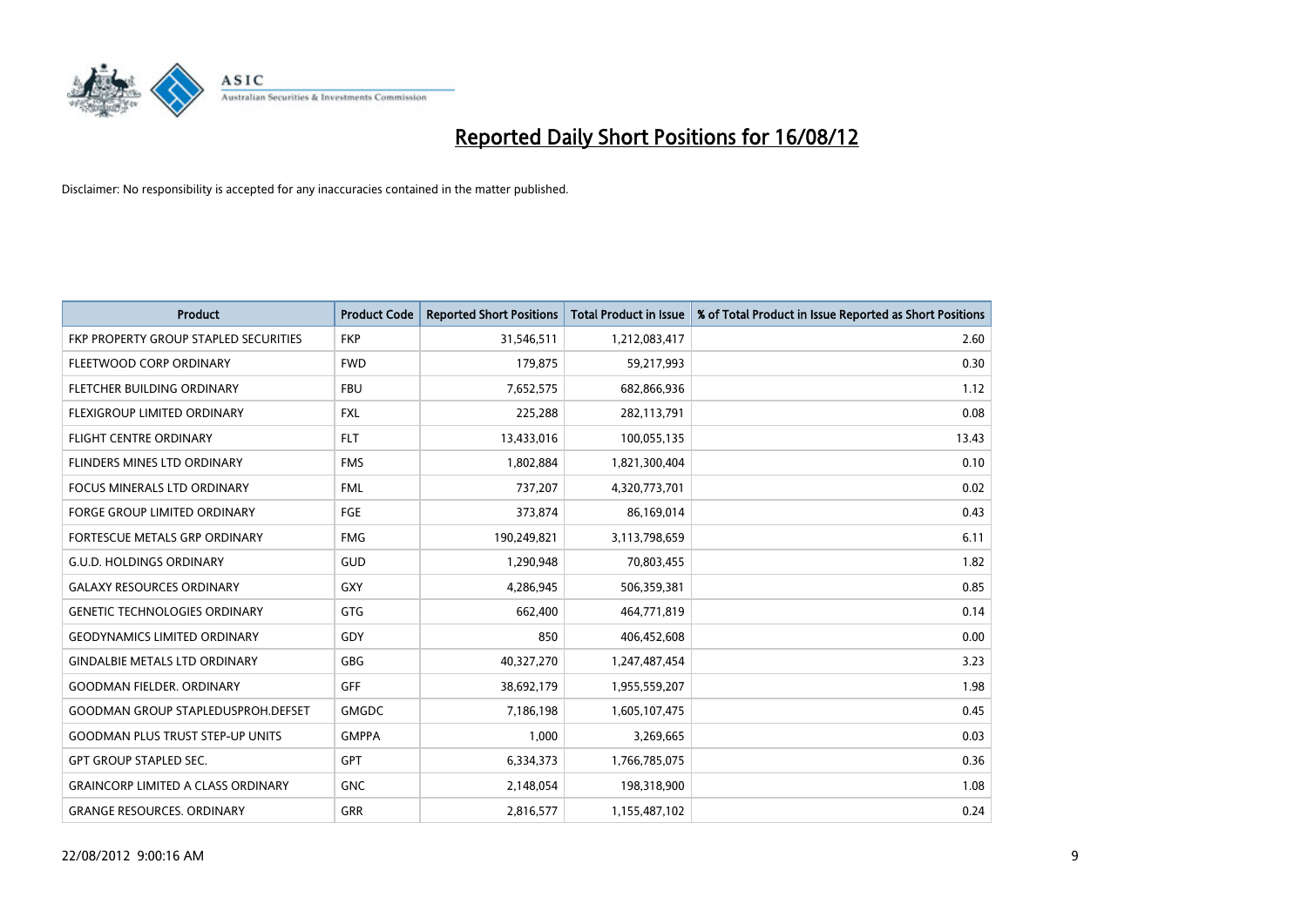

| <b>Product</b>                        | <b>Product Code</b> | <b>Reported Short Positions</b> | <b>Total Product in Issue</b> | % of Total Product in Issue Reported as Short Positions |
|---------------------------------------|---------------------|---------------------------------|-------------------------------|---------------------------------------------------------|
| <b>GREENLAND MIN EN LTD ORDINARY</b>  | GGG                 | 3,660,578                       | 416,390,488                   | 0.88                                                    |
| <b>GRYPHON MINERALS LTD ORDINARY</b>  | GRY                 | 12,173,980                      | 348,264,983                   | 3.50                                                    |
| <b>GUILDFORD COAL LTD ORDINARY</b>    | <b>GUF</b>          | 2,016,945                       | 521,046,899                   | 0.39                                                    |
| <b>GUIARAT NRE COAL LTD ORDINARY</b>  | <b>GNM</b>          | 660,600                         | 1,093,137,858                 | 0.06                                                    |
| <b>GUNNS LIMITED ORDINARY</b>         | <b>GNS</b>          | 51,795,140                      | 848,401,559                   | 6.11                                                    |
| <b>GWA GROUP LTD ORDINARY</b>         | <b>GWA</b>          | 9,467,518                       | 302,005,514                   | 3.13                                                    |
| <b>HARVEY NORMAN ORDINARY</b>         | <b>HVN</b>          | 91,973,568                      | 1,062,316,784                 | 8.66                                                    |
| HASTIE GROUP LIMITED ORDINARY         | <b>HST</b>          | 210,891                         | 137,353,504                   | 0.15                                                    |
| HASTINGS DIVERSIFIED STAPLED SECURITY | <b>HDF</b>          | 969,991                         | 530,001,072                   | 0.18                                                    |
| <b>HENDERSON GROUP CDI 1:1</b>        | <b>HGG</b>          | 483.824                         | 704,007,724                   | 0.07                                                    |
| HFA HOLDINGS LIMITED ORDINARY         | <b>HFA</b>          | 3,809                           | 117,332,831                   | 0.00                                                    |
| <b>HIGHLANDS PACIFIC ORDINARY</b>     | <b>HIG</b>          | 500,000                         | 789,132,854                   | 0.06                                                    |
| HILLGROVE RES LTD ORDINARY            | <b>HGO</b>          | 6,088,437                       | 912,901,046                   | 0.67                                                    |
| HILLS HOLDINGS LTD ORDINARY           | <b>HIL</b>          | 2,944,165                       | 246,500,444                   | 1.19                                                    |
| HORIZON OIL LIMITED ORDINARY          | <b>HZN</b>          | 26,103,984                      | 1,130,811,515                 | 2.31                                                    |
| <b>ICON ENERGY LIMITED ORDINARY</b>   | <b>ICN</b>          | 72                              | 469,301,394                   | 0.00                                                    |
| <b>IINET LIMITED ORDINARY</b>         | <b>IIN</b>          | 49,937                          | 160,968,847                   | 0.03                                                    |
| ILUKA RESOURCES ORDINARY              | ILU                 | 39,247,586                      | 418,700,517                   | 9.37                                                    |
| <b>IMDEX LIMITED ORDINARY</b>         | <b>IMD</b>          | 514,035                         | 208,235,426                   | 0.25                                                    |
| <b>INCITEC PIVOT ORDINARY</b>         | <b>IPL</b>          | 3,589,950                       | 1,628,730,107                 | 0.22                                                    |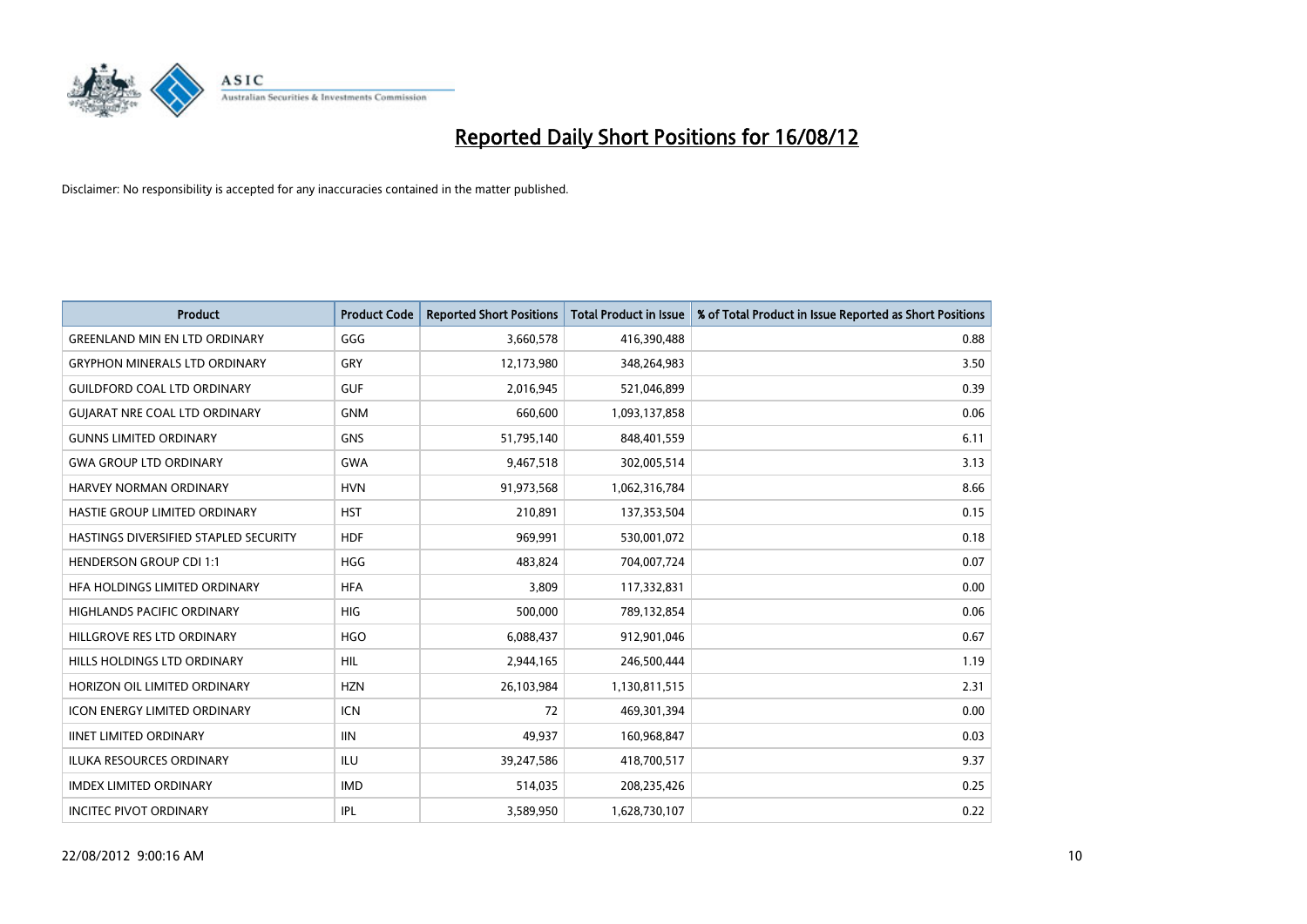

| <b>Product</b>                                  | <b>Product Code</b> | <b>Reported Short Positions</b> | <b>Total Product in Issue</b> | % of Total Product in Issue Reported as Short Positions |
|-------------------------------------------------|---------------------|---------------------------------|-------------------------------|---------------------------------------------------------|
| <b>INDEPENDENCE GROUP ORDINARY</b>              | <b>IGO</b>          | 7,108,654                       | 232,882,535                   | 3.05                                                    |
| INDOPHIL RESOURCES ORDINARY                     | <b>IRN</b>          | 1,087,451                       | 1,203,146,194                 | 0.09                                                    |
| <b>INDUSTREA LIMITED ORDINARY</b>               | IDL                 | 180,155                         | 370,268,218                   | 0.05                                                    |
| INFIGEN ENERGY STAPLED SECURITIES               | <b>IFN</b>          | 686,558                         | 762,265,972                   | 0.09                                                    |
| <b>INSURANCE AUSTRALIA ORDINARY</b>             | IAG                 | 3,130,604                       | 2,079,034,021                 | 0.15                                                    |
| INTEGRA MINING LTD, ORDINARY                    | <b>IGR</b>          | 3,492,481                       | 934,440,899                   | 0.37                                                    |
| <b>INTREPID MINES ORDINARY</b>                  | <b>IAU</b>          | 7,729,474                       | 525,920,331                   | 1.47                                                    |
| <b>INVESTA OFFICE FUND STAPLED SECURITIES</b>   | <b>IOF</b>          | 2,493,739                       | 614,047,458                   | 0.41                                                    |
| <b>INVOCARE LIMITED ORDINARY</b>                | <b>IVC</b>          | 1,465,064                       | 110,030,298                   | 1.33                                                    |
| <b>ION LIMITED ORDINARY</b>                     | <b>ION</b>          | 164,453                         | 256,365,105                   | 0.06                                                    |
| <b>IOOF HOLDINGS LTD ORDINARY</b>               | <b>IFL</b>          | 1,108,582                       | 229,794,395                   | 0.48                                                    |
| <b>IPROPERTY GROUP LTD ORDINARY</b>             | <b>IPP</b>          | 400,000                         | 179,879,862                   | 0.22                                                    |
| <b>IRESS LIMITED ORDINARY</b>                   | <b>IRE</b>          | 3,216,339                       | 128,428,871                   | 2.50                                                    |
| <b>IRON ORE HOLDINGS ORDINARY</b>               | <b>IOH</b>          | 42,915                          | 161,330,094                   | 0.03                                                    |
| ISHARES MSCI AUS 200 ISHARES MSCI AUS 200       | <b>IOZ</b>          | 18,253                          | 5,253,191                     | 0.35                                                    |
| ISHARES RUSSELL 2000 CDI 1:1                    | <b>IRU</b>          | 6,020                           | 147,350,000                   | 0.00                                                    |
| ISHARES S&P HIGH DIV ISHARES S&P HIGH DIV       | <b>IHD</b>          | 18,006                          | 4,303,291                     | 0.42                                                    |
| <b>IVANHOE AUSTRALIA ORDINARY</b>               | <b>IVA</b>          | 3,998,667                       | 554,687,635                   | 0.72                                                    |
| <b>IAMES HARDIE INDUST CHESS DEPOSITARY INT</b> | <b>IHX</b>          | 9,435,257                       | 437,938,350                   | 2.15                                                    |
| <b>IB HI-FI LIMITED ORDINARY</b>                | <b>IBH</b>          | 20,067,973                      | 98,850,643                    | 20.30                                                   |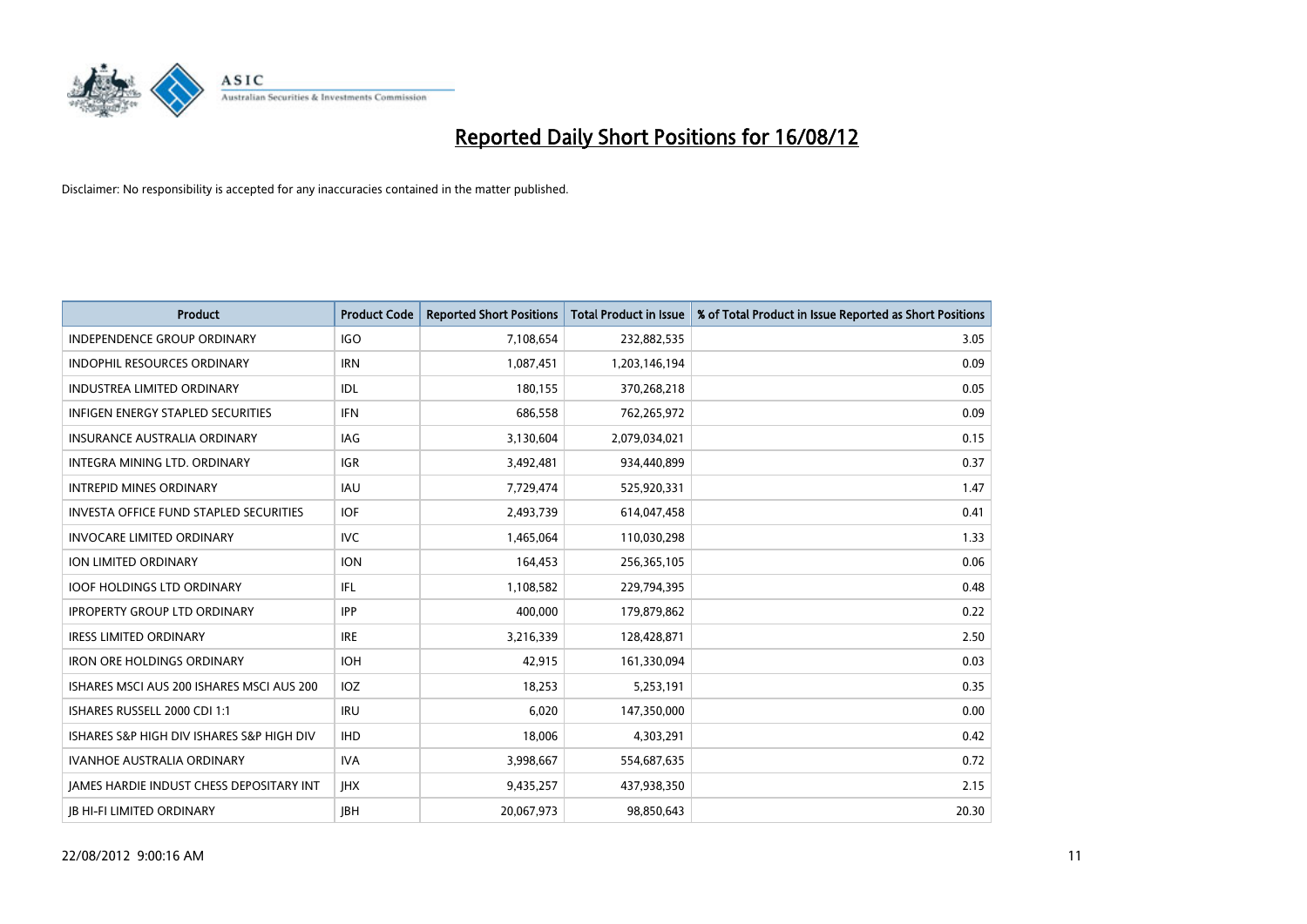

| <b>Product</b>                        | <b>Product Code</b> | <b>Reported Short Positions</b> | <b>Total Product in Issue</b> | % of Total Product in Issue Reported as Short Positions |
|---------------------------------------|---------------------|---------------------------------|-------------------------------|---------------------------------------------------------|
| <b>JUPITER MINES ORDINARY</b>         | <b>IMS</b>          | 158                             | 2,056,834,044                 | 0.00                                                    |
| <b>KAGARA LTD ORDINARY</b>            | <b>KZL</b>          | 3,400,930                       | 798,953,117                   | 0.43                                                    |
| KANGAROO RES LTD ORDINARY             | <b>KRL</b>          | 605                             | 3,434,430,012                 | 0.00                                                    |
| KAROON GAS AUSTRALIA ORDINARY         | <b>KAR</b>          | 333,750                         | 221,420,769                   | 0.15                                                    |
| KATHMANDU HOLD LTD ORDINARY           | <b>KMD</b>          | 2,112,396                       | 200,165,940                   | 1.06                                                    |
| <b>KBL MINING LIMITED ORDINARY</b>    | <b>KBL</b>          | 1,820                           | 285,421,456                   | 0.00                                                    |
| <b>KENTOR GOLD LIMITED ORDINARY</b>   | KGL                 | 290                             | 116,209,874                   | 0.00                                                    |
| KINGSGATE CONSOLID. ORDINARY          | <b>KCN</b>          | 3,771,054                       | 151,347,122                   | 2.49                                                    |
| KINGSROSE MINING LTD ORDINARY         | <b>KRM</b>          | 56,369                          | 289,236,267                   | 0.02                                                    |
| LEIGHTON HOLDINGS ORDINARY            | LEI                 | 11,578,370                      | 337,087,596                   | 3.43                                                    |
| LEND LEASE GROUP UNIT/ORD STAPLED     | <b>LLC</b>          | 7,420,542                       | 572,789,827                   | 1.30                                                    |
| LINC ENERGY LTD ORDINARY              | <b>LNC</b>          | 41,149,668                      | 504,487,631                   | 8.16                                                    |
| LIQUEFIED NATURAL ORDINARY            | <b>LNG</b>          | 272,800                         | 267,699,015                   | 0.10                                                    |
| <b>LYNAS CORPORATION ORDINARY</b>     | <b>LYC</b>          | 182,065,387                     | 1,715,029,131                 | 10.62                                                   |
| M2 TELECOMMUNICATION ORDINARY         | <b>MTU</b>          | 1,629,729                       | 156,581,954                   | 1.04                                                    |
| <b>MACMAHON HOLDINGS ORDINARY</b>     | <b>MAH</b>          | 4,627,775                       | 741,316,038                   | 0.62                                                    |
| MACO ATLAS ROADS GRP ORDINARY STAPLED | <b>MQA</b>          | 4,402,272                       | 478,531,436                   | 0.92                                                    |
| MACQUARIE GROUP LTD ORDINARY          | <b>MOG</b>          | 5,944,996                       | 343,980,996                   | 1.73                                                    |
| MARENGO MINING ORDINARY               | <b>MGO</b>          | 39,850                          | 1,137,078,446                 | 0.00                                                    |
| MASTERMYNE GROUP LTD ORDINARY         | <b>MYE</b>          | 49.000                          | 75,367,514                    | 0.07                                                    |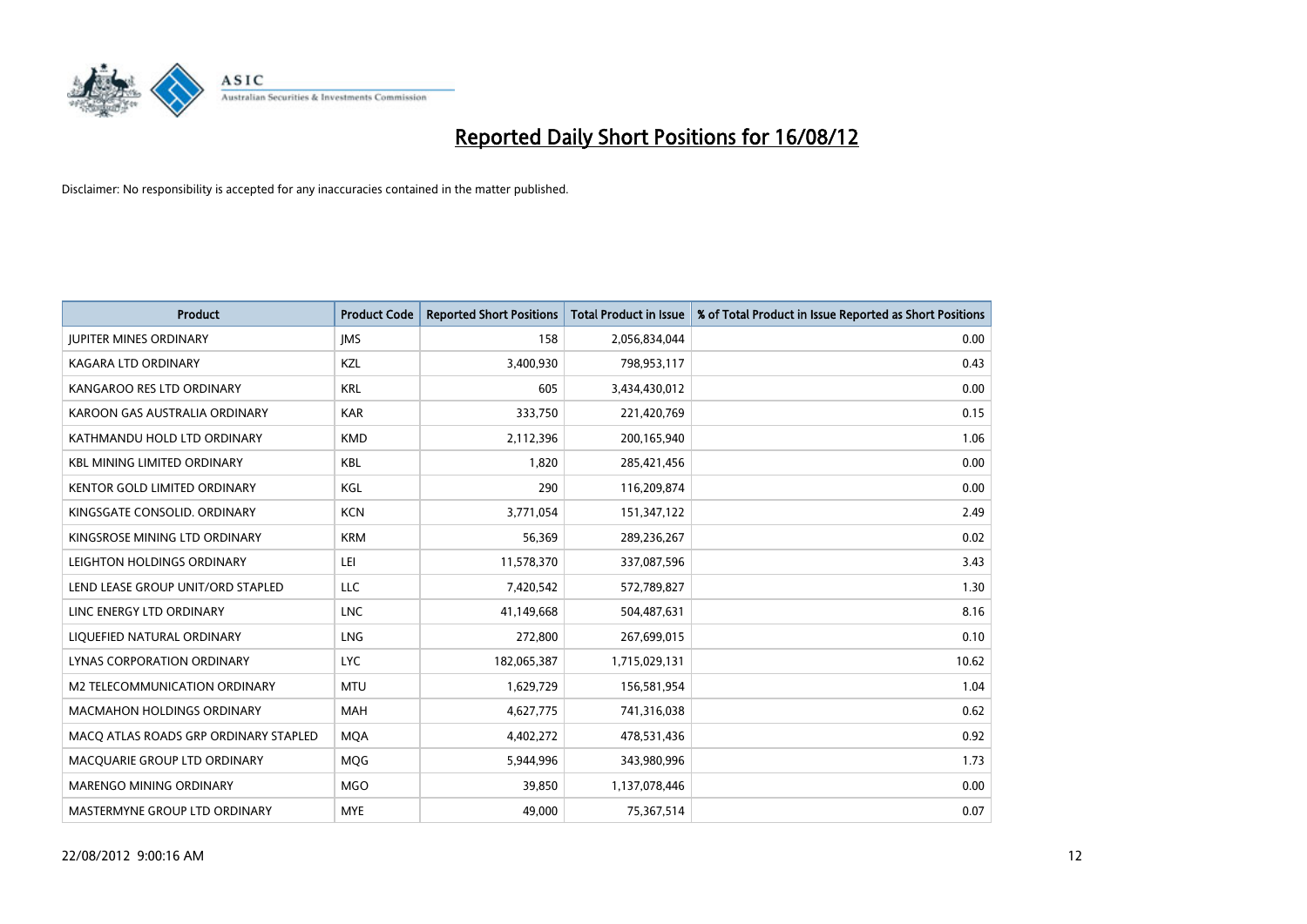

| <b>Product</b>                       | <b>Product Code</b> | <b>Reported Short Positions</b> | <b>Total Product in Issue</b> | % of Total Product in Issue Reported as Short Positions |
|--------------------------------------|---------------------|---------------------------------|-------------------------------|---------------------------------------------------------|
| <b>MATRIX C &amp; E LTD ORDINARY</b> | <b>MCE</b>          | 551,087                         | 94,555,428                    | 0.58                                                    |
| MAVERICK DRILLING ORDINARY           | <b>MAD</b>          | 1,341,545                       | 292,104,090                   | 0.46                                                    |
| MCMILLAN SHAKESPEARE ORDINARY        | <b>MMS</b>          | 40,248                          | 74,523,965                    | 0.05                                                    |
| MEDUSA MINING LTD ORDINARY           | <b>MML</b>          | 1,654,568                       | 188,903,911                   | 0.88                                                    |
| MELBOURNE IT LIMITED ORDINARY        | <b>MLB</b>          | 300                             | 81,965,992                    | 0.00                                                    |
| MEO AUSTRALIA LTD ORDINARY           | <b>MEO</b>          | 3,948,283                       | 539,913,260                   | 0.73                                                    |
| <b>MERMAID MARINE ORDINARY</b>       | <b>MRM</b>          | 1,440,017                       | 219,453,350                   | 0.66                                                    |
| MESOBLAST LIMITED ORDINARY           | <b>MSB</b>          | 17,917,531                      | 284,478,361                   | 6.30                                                    |
| METALS X LIMITED ORDINARY            | <b>MLX</b>          | 2,013,270                       | 1,316,663,257                 | 0.15                                                    |
| METCASH LIMITED ORDINARY             | <b>MTS</b>          | 42,358,100                      | 880,704,786                   | 4.81                                                    |
| METGASCO LIMITED ORDINARY            | <b>MEL</b>          | 135                             | 337,414,140                   | 0.00                                                    |
| METMINCO LIMITED ORDINARY            | <b>MNC</b>          | 198,751                         | 1,749,541,573                 | 0.01                                                    |
| MICLYN EXP OFFSHR ORDINARY           | <b>MIO</b>          | 83,886                          | 278,515,705                   | 0.03                                                    |
| MILTON CORPORATION ORDINARY          | <b>MLT</b>          | 12,800                          | 121,625,655                   | 0.01                                                    |
| MINCOR RESOURCES NL ORDINARY         | <b>MCR</b>          | 992,614                         | 188,208,274                   | 0.53                                                    |
| MINERAL DEPOSITS ORDINARY            | <b>MDL</b>          | 367,029                         | 83,538,786                    | 0.44                                                    |
| MINERAL RESOURCES. ORDINARY          | <b>MIN</b>          | 2,971,635                       | 184,856,018                   | 1.61                                                    |
| MIRABELA NICKEL LTD ORDINARY         | <b>MBN</b>          | 10,383,031                      | 876,571,645                   | 1.18                                                    |
| MIRVAC GROUP STAPLED SECURITIES      | <b>MGR</b>          | 9,406,995                       | 3,422,151,869                 | 0.27                                                    |
| MOLOPO ENERGY LTD ORDINARY           | <b>MPO</b>          | 548,049                         | 245,789,911                   | 0.22                                                    |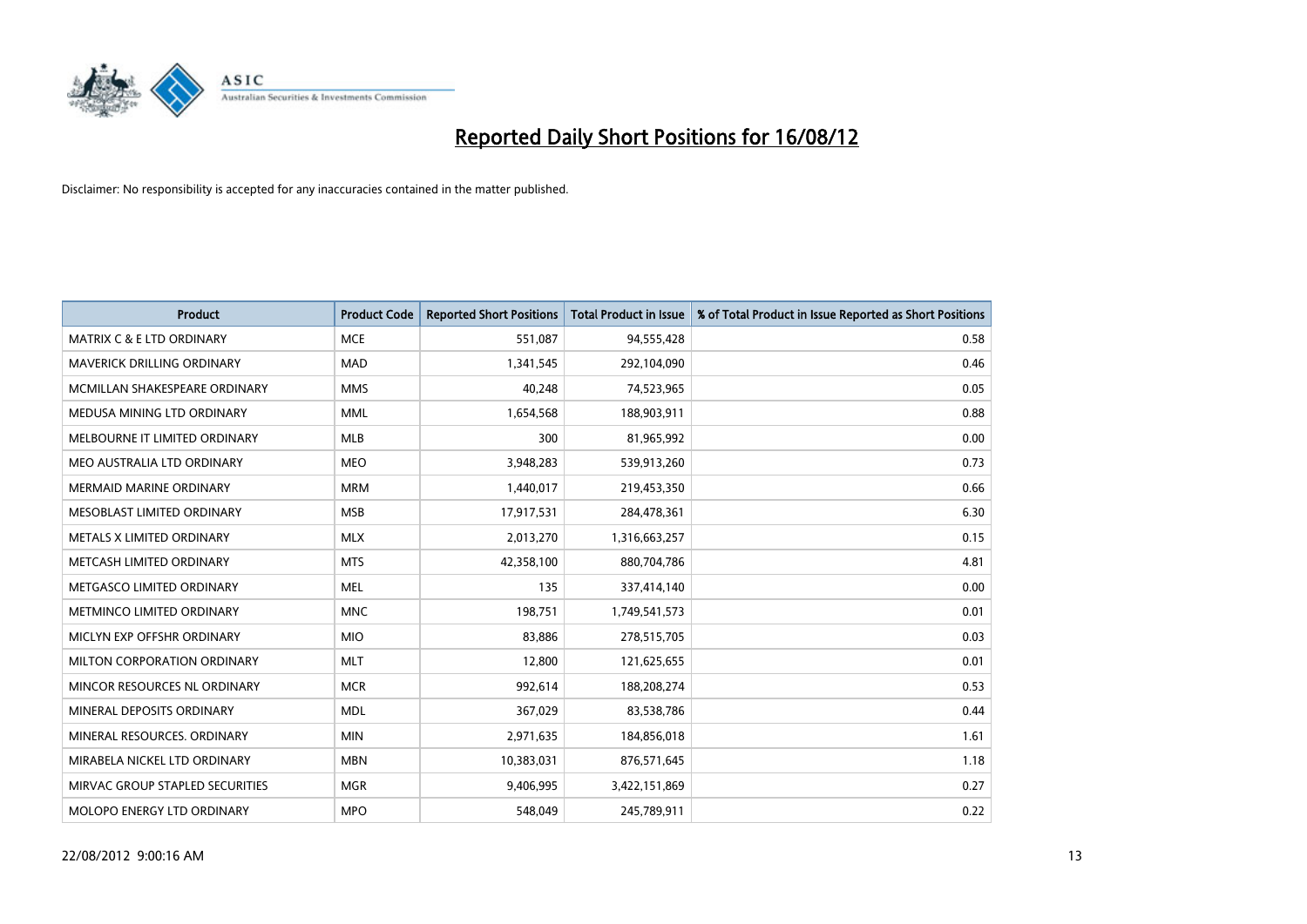

| <b>Product</b>                     | <b>Product Code</b> | <b>Reported Short Positions</b> | <b>Total Product in Issue</b> | % of Total Product in Issue Reported as Short Positions |
|------------------------------------|---------------------|---------------------------------|-------------------------------|---------------------------------------------------------|
| <b>MONADELPHOUS GROUP ORDINARY</b> | <b>MND</b>          | 3,750,387                       | 88,674,327                    | 4.23                                                    |
| MORTGAGE CHOICE LTD ORDINARY       | <b>MOC</b>          | 2,324,446                       | 120,319,572                   | 1.93                                                    |
| <b>MOUNT GIBSON IRON ORDINARY</b>  | <b>MGX</b>          | 5,907,317                       | 1,085,728,430                 | 0.54                                                    |
| MURCHISON METALS LTD ORDINARY      | <b>MMX</b>          | 1,374,475                       | 450,427,346                   | 0.31                                                    |
| MYER HOLDINGS LTD ORDINARY         | <b>MYR</b>          | 47,776,837                      | 583,384,551                   | 8.19                                                    |
| <b>MYSTATE LIMITED ORDINARY</b>    | <b>MYS</b>          | 15,206                          | 86,977,573                    | 0.02                                                    |
| NATIONAL AUST. BANK ORDINARY       | <b>NAB</b>          | 10,122,877                      | 2,273,158,183                 | 0.45                                                    |
| NAVITAS LIMITED ORDINARY           | <b>NVT</b>          | 7,751,157                       | 375,318,628                   | 2.07                                                    |
| NEON ENERGY LIMITED ORDINARY       | <b>NEN</b>          | 351,350                         | 439,237,518                   | 0.08                                                    |
| NEW HOPE CORPORATION ORDINARY      | <b>NHC</b>          | 2,709,889                       | 830,411,534                   | 0.33                                                    |
| NEWCREST MINING ORDINARY           | <b>NCM</b>          | 1,543,573                       | 765,000,000                   | 0.20                                                    |
| NEWS CORP A NON-VOTING CDI         | <b>NWSLV</b>        | 3,261,702                       | 1,569,878,008                 | 0.21                                                    |
| NEWS CORP B VOTING CDI             | <b>NWS</b>          | 1,302,232                       | 798,520,953                   | 0.16                                                    |
| NEWSAT LIMITED ORDINARY            | <b>NWT</b>          | 70,000                          | 233,052,157                   | 0.03                                                    |
| NEXTDC LIMITED ORDINARY            | <b>NXT</b>          | 516,830                         | 150,602,388                   | 0.34                                                    |
| NEXUS ENERGY LIMITED ORDINARY      | <b>NXS</b>          | 3,905,244                       | 1,329,821,159                 | 0.29                                                    |
| NIB HOLDINGS LIMITED ORDINARY      | <b>NHF</b>          | 71,623                          | 439,004,182                   | 0.02                                                    |
| NIDO PETROLEUM ORDINARY            | <b>NDO</b>          | 105,313                         | 1,390,829,818                 | 0.01                                                    |
| NOBLE MINERAL RES ORDINARY         | <b>NMG</b>          | 3,848,389                       | 610,147,952                   | 0.63                                                    |
| NORFOLK GROUP ORDINARY             | <b>NFK</b>          | 550                             | 158,890,730                   | 0.00                                                    |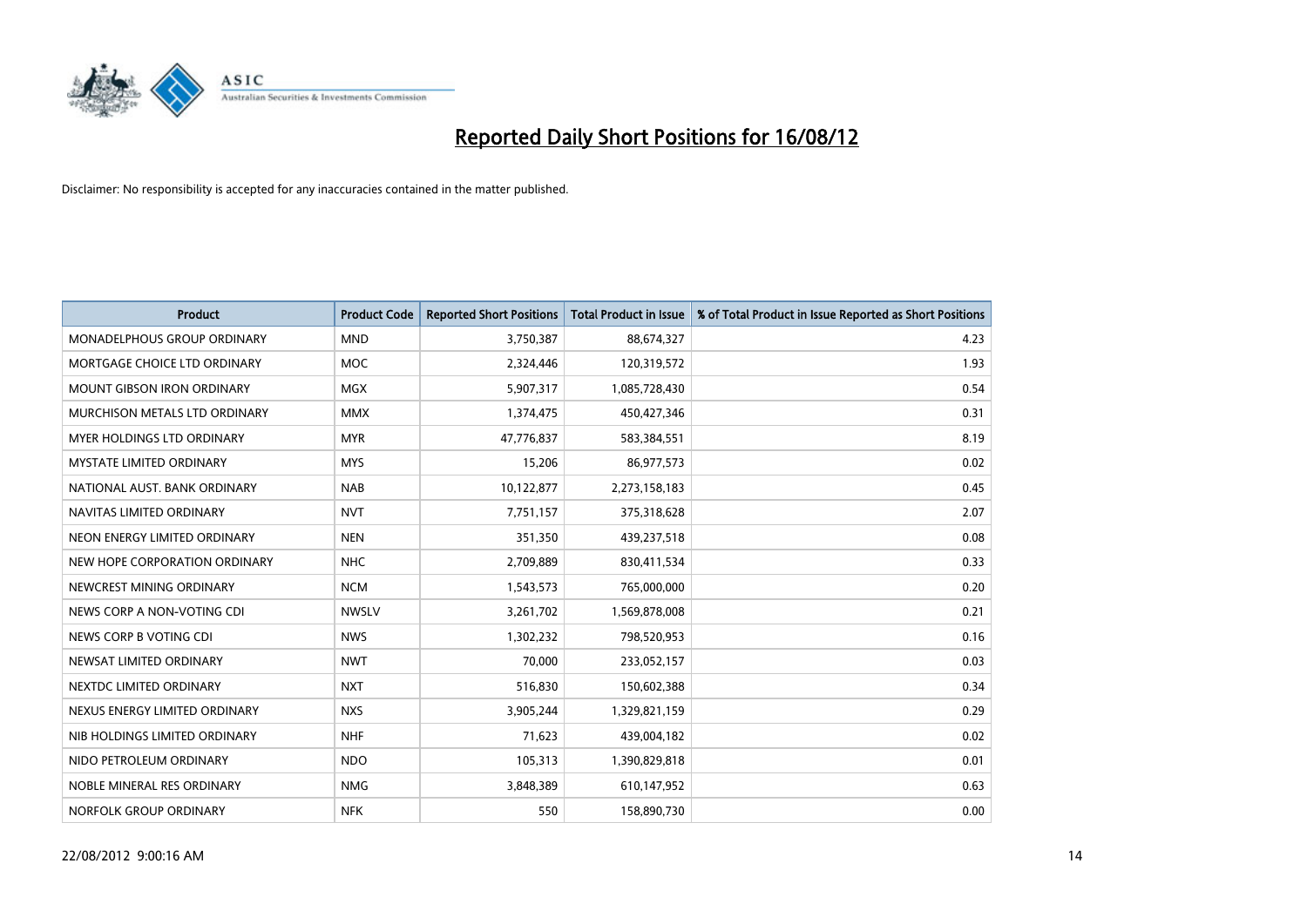

| <b>Product</b>                        | <b>Product Code</b> | <b>Reported Short Positions</b> | <b>Total Product in Issue</b> | % of Total Product in Issue Reported as Short Positions |
|---------------------------------------|---------------------|---------------------------------|-------------------------------|---------------------------------------------------------|
| NORTHERN IRON LTD ORDINARY            | <b>NFE</b>          | 122,239                         | 369,980,113                   | 0.03                                                    |
| NORTHERN STAR ORDINARY                | <b>NST</b>          | 1,194,433                       | 410,514,273                   | 0.29                                                    |
| NORTON GOLD FIELDS ORDINARY           | <b>NGF</b>          | 1,750,000                       | 861,580,265                   | 0.20                                                    |
| NRW HOLDINGS LIMITED ORDINARY         | <b>NWH</b>          | 2,662,214                       | 278,888,011                   | 0.95                                                    |
| NUFARM LIMITED ORDINARY               | <b>NUF</b>          | 5,842,813                       | 262,142,247                   | 2.23                                                    |
| OAKTON LIMITED ORDINARY               | <b>OKN</b>          | 472,515                         | 91,721,874                    | 0.52                                                    |
| OCEANAGOLD CORP. CHESS DEPOSITARY INT | OGC                 | 343,820                         | 262,982,710                   | 0.13                                                    |
| OIL SEARCH LTD ORDINARY               | <b>OSH</b>          | 5,416,284                       | 1,331,356,047                 | 0.41                                                    |
| OM HOLDINGS LIMITED ORDINARY          | <b>OMH</b>          | 3,052,324                       | 604,105,150                   | 0.51                                                    |
| ORICA LIMITED ORDINARY                | ORI                 | 1,701,228                       | 365,642,802                   | 0.47                                                    |
| ORIGIN ENERGY ORDINARY                | <b>ORG</b>          | 6,395,650                       | 1,089,633,153                 | 0.59                                                    |
| OROCOBRE LIMITED ORDINARY             | <b>ORE</b>          | 56,485                          | 103,195,029                   | 0.05                                                    |
| OROTONGROUP LIMITED ORDINARY          | <b>ORL</b>          | 327,625                         | 40,880,902                    | 0.80                                                    |
| OZ MINERALS ORDINARY                  | OZL                 | 6,640,053                       | 303,470,022                   | 2.19                                                    |
| <b>PACIFIC BRANDS ORDINARY</b>        | PBG                 | 4,991,561                       | 912,915,695                   | 0.55                                                    |
| PALADIN ENERGY LTD ORDINARY           | <b>PDN</b>          | 63,043,172                      | 835,645,290                   | 7.54                                                    |
| PANAUST LIMITED ORDINARY              | <b>PNA</b>          | 3,024,393                       | 604,599,995                   | 0.50                                                    |
| PANCONTINENTAL OIL ORDINARY           | PCL                 | 550,000                         | 1,148,744,096                 | 0.05                                                    |
| PANORAMIC RESOURCES ORDINARY          | PAN                 | 2,513,123                       | 238,714,560                   | 1.05                                                    |
| PAPERLINX LIMITED ORDINARY            | <b>PPX</b>          | 1,455,183                       | 609,280,761                   | 0.24                                                    |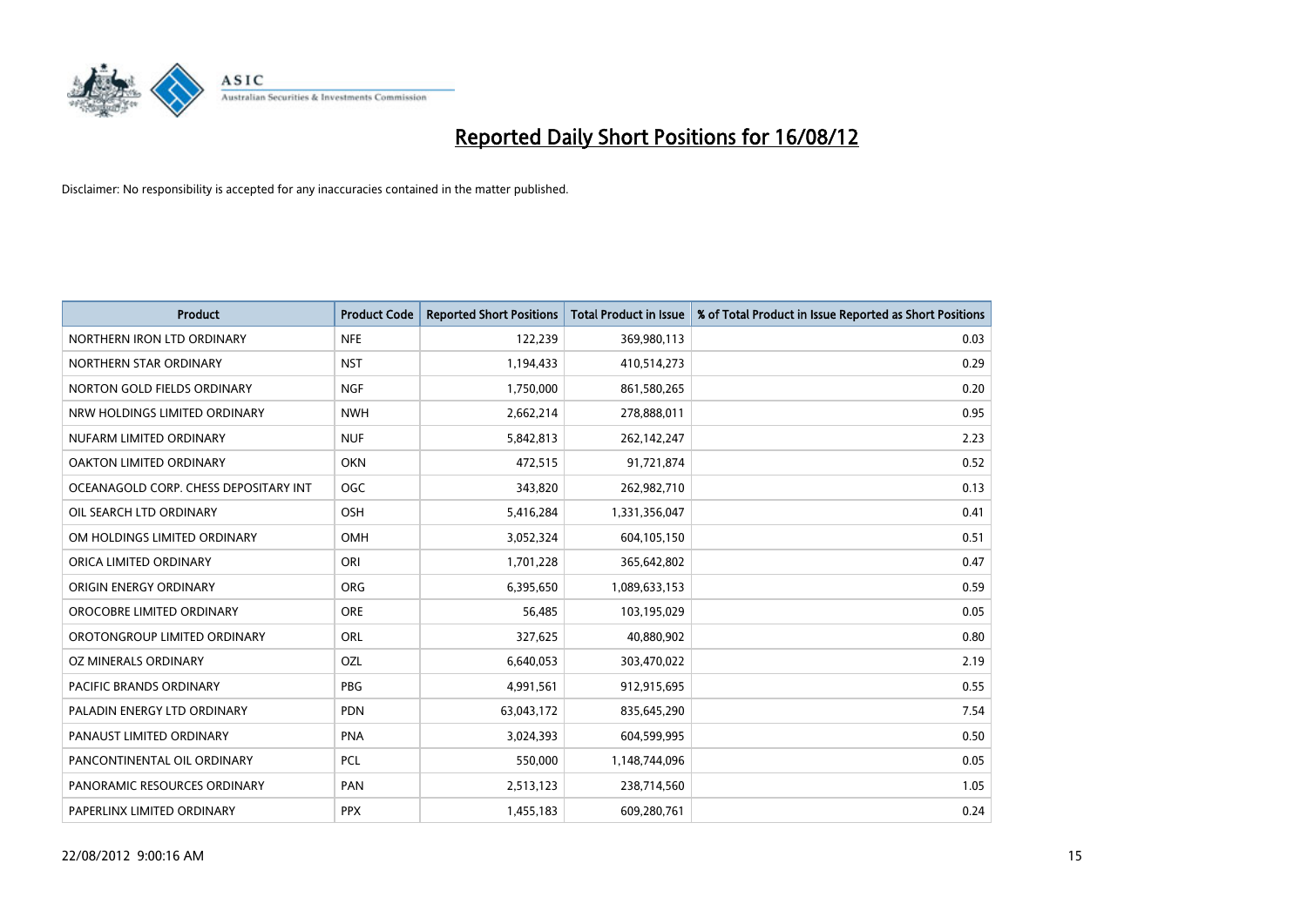

| <b>Product</b>                      | <b>Product Code</b> | <b>Reported Short Positions</b> | <b>Total Product in Issue</b> | % of Total Product in Issue Reported as Short Positions |
|-------------------------------------|---------------------|---------------------------------|-------------------------------|---------------------------------------------------------|
| PAPILLON RES LTD ORDINARY           | <b>PIR</b>          | 453,537                         | 245,819,121                   | 0.18                                                    |
| PEET LIMITED ORDINARY               | <b>PPC</b>          | 1,249,581                       | 320,170,604                   | 0.39                                                    |
| PERILYA LIMITED ORDINARY            | PEM                 | 80,152                          | 769,316,426                   | 0.01                                                    |
| PERPETUAL LIMITED ORDINARY          | <b>PPT</b>          | 2,126,093                       | 41,980,678                    | 5.06                                                    |
| PERSEUS MINING LTD ORDINARY         | PRU                 | 10,490,610                      | 457,962,088                   | 2.29                                                    |
| PHARMAXIS LTD ORDINARY              | <b>PXS</b>          | 2,732,121                       | 307,888,389                   | 0.89                                                    |
| PLATINUM ASSET ORDINARY             | <b>PTM</b>          | 8,257,944                       | 561,347,878                   | 1.47                                                    |
| PLATINUM AUSTRALIA ORDINARY         | <b>PLA</b>          | 836,127                         | 504,968,043                   | 0.17                                                    |
| PMI GOLD CORP CDI 1:1               | <b>PVM</b>          | 57,304                          | 71,705,667                    | 0.08                                                    |
| PMP LIMITED ORDINARY                | <b>PMP</b>          | 70,289                          | 323,781,124                   | 0.02                                                    |
| PREMIER INVESTMENTS ORDINARY        | <b>PMV</b>          | 332,601                         | 155,260,478                   | 0.21                                                    |
| PRIMA BIOMED LTD ORDINARY           | PRR                 | 4,000,000                       | 1,066,063,388                 | 0.38                                                    |
| PRIMARY HEALTH CARE ORDINARY        | <b>PRY</b>          | 17,269,959                      | 501,717,314                   | 3.44                                                    |
| PRIMEAG AUSTRALIA ORDINARY          | PAG                 | 77,589                          | 266,394,444                   | 0.03                                                    |
| PROGRAMMED ORDINARY                 | <b>PRG</b>          | 226,672                         | 118,175,280                   | 0.19                                                    |
| <b>QANTAS AIRWAYS ORDINARY</b>      | QAN                 | 14,282,406                      | 2,265,123,620                 | 0.63                                                    |
| <b>OBE INSURANCE GROUP ORDINARY</b> | <b>OBE</b>          | 50,017,944                      | 1,181,684,901                 | 4.23                                                    |
| OR NATIONAL LIMITED ORDINARY        | <b>ORN</b>          | 13,950,326                      | 2,440,000,000                 | 0.57                                                    |
| ORXPHARMA LTD ORDINARY              | <b>ORX</b>          | 176,394                         | 144,577,206                   | 0.12                                                    |
| <b>QUBE LOGISTICS HLDG ORDINARY</b> | QUB                 | 4,316,797                       | 921,407,185                   | 0.47                                                    |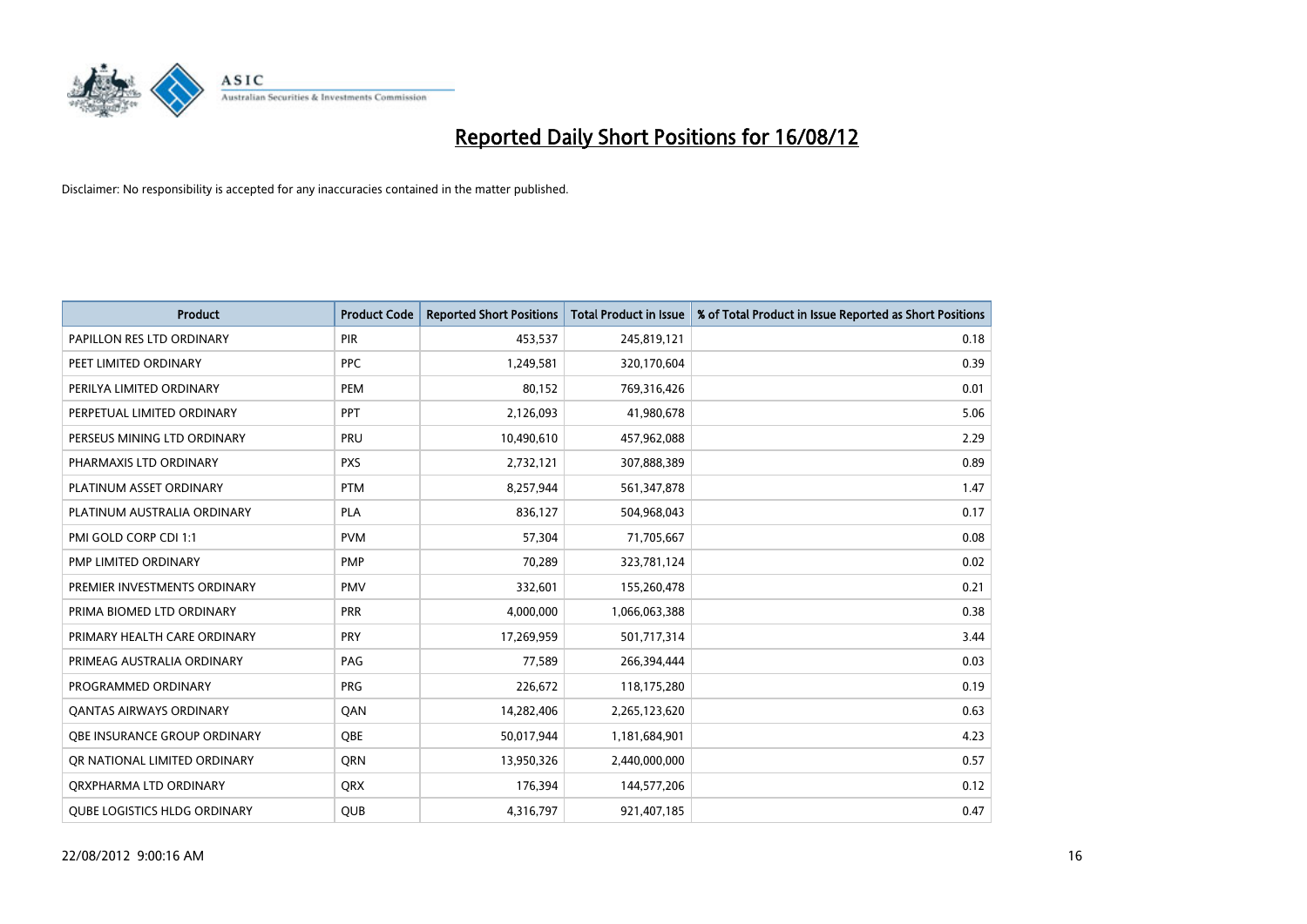

| <b>Product</b>                     | <b>Product Code</b> | <b>Reported Short Positions</b> | <b>Total Product in Issue</b> | % of Total Product in Issue Reported as Short Positions |
|------------------------------------|---------------------|---------------------------------|-------------------------------|---------------------------------------------------------|
| RAMELIUS RESOURCES ORDINARY        | <b>RMS</b>          | 2,101,857                       | 336,116,949                   | 0.63                                                    |
| RAMSAY HEALTH CARE ORDINARY        | <b>RHC</b>          | 2,789,235                       | 202,081,252                   | 1.38                                                    |
| <b>RCR TOMLINSON ORDINARY</b>      | <b>RCR</b>          | 20,329                          | 131,444,875                   | 0.02                                                    |
| <b>REA GROUP ORDINARY</b>          | <b>REA</b>          | 256,621                         | 131,714,699                   | 0.19                                                    |
| RECKON LIMITED ORDINARY            | <b>RKN</b>          | 989,650                         | 129,488,015                   | 0.76                                                    |
| <b>RED 5 LIMITED ORDINARY</b>      | <b>RED</b>          | 143,364                         | 135,488,008                   | 0.11                                                    |
| RED EMPEROR RESOURCE ORDINARY      | <b>RMP</b>          | 4,500                           | 266,234,221                   | 0.00                                                    |
| RED FORK ENERGY ORDINARY           | <b>RFE</b>          | 1,312,176                       | 310,324,853                   | 0.42                                                    |
| REDBANK ENERGY LTD ORDINARY        | AEJ                 | 13                              | 786,287                       | 0.00                                                    |
| <b>REGIS RESOURCES ORDINARY</b>    | <b>RRL</b>          | 690,280                         | 453,056,465                   | 0.15                                                    |
| RESMED INC CDI 10:1                | <b>RMD</b>          | 2,766,390                       | 1,556,242,300                 | 0.18                                                    |
| <b>RESOLUTE MINING ORDINARY</b>    | <b>RSG</b>          | 4,790,742                       | 634,428,623                   | 0.76                                                    |
| RESOURCE GENERATION ORDINARY       | <b>RES</b>          | 173                             | 262,895,652                   | 0.00                                                    |
| RETAIL FOOD GROUP ORDINARY         | <b>RFG</b>          | 16,960                          | 108,910,114                   | 0.02                                                    |
| REVERSE CORP LIMITED ORDINARY      | <b>REF</b>          | 100                             | 92,382,175                    | 0.00                                                    |
| REX MINERALS LIMITED ORDINARY      | <b>RXM</b>          | 195,408                         | 188,907,284                   | 0.10                                                    |
| RHG LIMITED ORDINARY               | <b>RHG</b>          | 31,776                          | 308,483,177                   | 0.01                                                    |
| RIALTO ENERGY ORDINARY             | <b>RIA</b>          | 194,253                         | 672,259,992                   | 0.03                                                    |
| <b>RIDLEY CORPORATION ORDINARY</b> | <b>RIC</b>          | 4,465                           | 307,817,071                   | 0.00                                                    |
| RIO TINTO LIMITED ORDINARY         | <b>RIO</b>          | 18,584,577                      | 435,758,720                   | 4.26                                                    |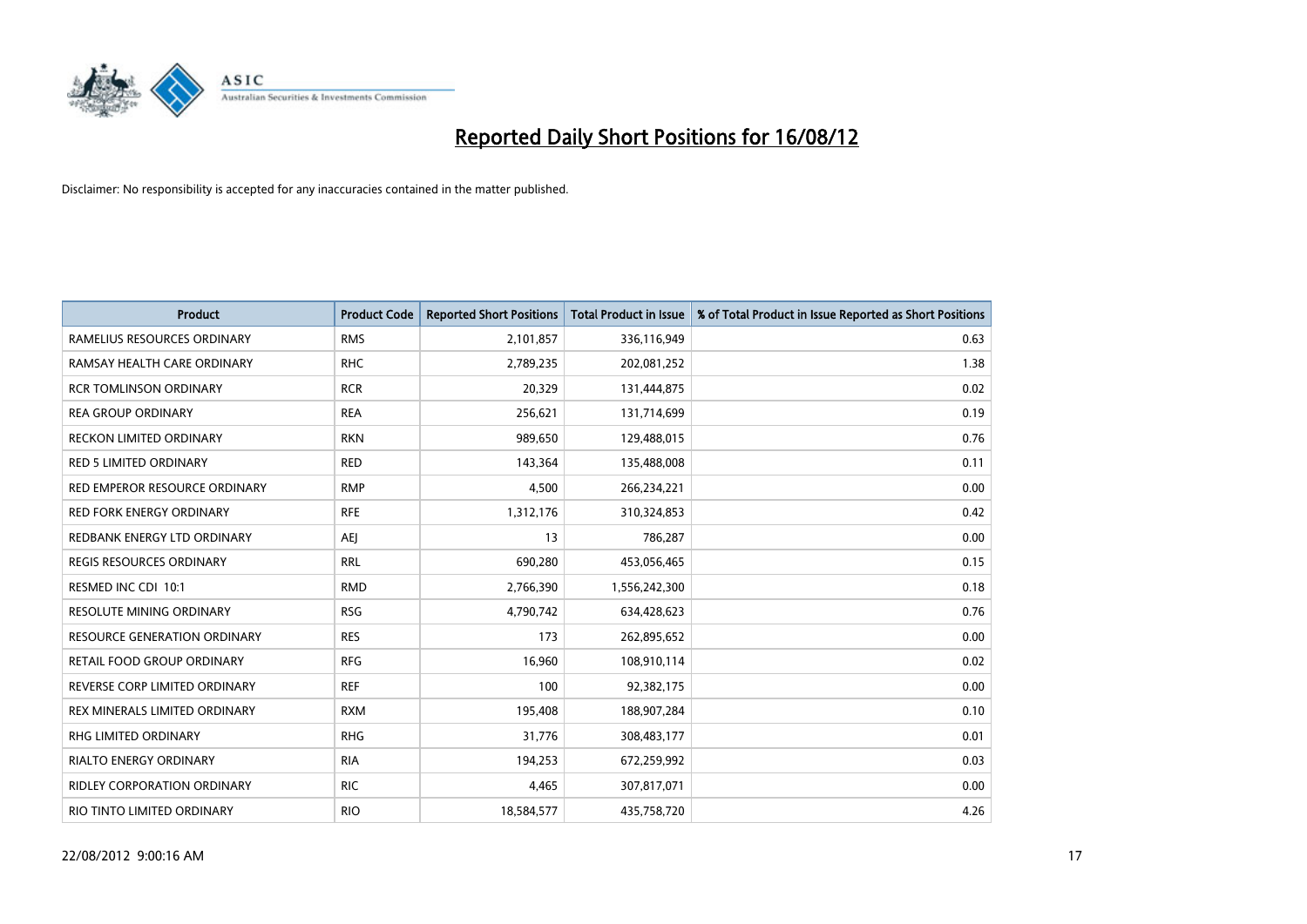

| <b>Product</b>                           | <b>Product Code</b> | <b>Reported Short Positions</b> | <b>Total Product in Issue</b> | % of Total Product in Issue Reported as Short Positions |
|------------------------------------------|---------------------|---------------------------------|-------------------------------|---------------------------------------------------------|
| ROC OIL COMPANY ORDINARY                 | <b>ROC</b>          | 1,493,127                       | 683,235,552                   | 0.22                                                    |
| <b>RURALCO HOLDINGS ORDINARY</b>         | <b>RHL</b>          | 12,000                          | 55,019,284                    | 0.02                                                    |
| SAI GLOBAL LIMITED ORDINARY              | SAI                 | 880,707                         | 204,354,836                   | 0.43                                                    |
| SALMAT LIMITED ORDINARY                  | <b>SLM</b>          | 3,501,916                       | 159,802,174                   | 2.19                                                    |
| SAMSON OIL & GAS LTD ORDINARY            | SSN                 | 3,963,170                       | 1,784,437,989                 | 0.22                                                    |
| SANDFIRE RESOURCES ORDINARY              | <b>SFR</b>          | 2,817,811                       | 151,557,635                   | 1.86                                                    |
| SANTOS LTD ORDINARY                      | <b>STO</b>          | 5,780,177                       | 953,003,449                   | 0.61                                                    |
| SARACEN MINERAL ORDINARY                 | SAR                 | 3,051,014                       | 594,815,640                   | 0.51                                                    |
| SEDGMAN LIMITED ORDINARY                 | <b>SDM</b>          | 11,382                          | 214,292,930                   | 0.01                                                    |
| SEEK LIMITED ORDINARY                    | <b>SEK</b>          | 10,664,842                      | 337,101,307                   | 3.16                                                    |
| SENEX ENERGY LIMITED ORDINARY            | <b>SXY</b>          | 3,455,956                       | 1,138,734,837                 | 0.30                                                    |
| SERVCORP LIMITED ORDINARY                | SRV                 | 210                             | 98,440,807                    | 0.00                                                    |
| SERVICE STREAM ORDINARY                  | <b>SSM</b>          | 400                             | 283,418,867                   | 0.00                                                    |
| SEVEN GROUP HOLDINGS ORDINARY            | <b>SVW</b>          | 1,255,064                       | 307,410,281                   | 0.41                                                    |
| SEVEN WEST MEDIA LTD ORDINARY            | <b>SWM</b>          | 21,100,036                      | 862,057,513                   | 2.45                                                    |
| SIGMA PHARMACEUTICAL ORDINARY            | <b>SIP</b>          | 5,563,802                       | 1,186,303,520                 | 0.47                                                    |
| SILEX SYSTEMS ORDINARY                   | <b>SLX</b>          | 277,296                         | 170,143,997                   | 0.16                                                    |
| SILVER LAKE RESOURCE ORDINARY            | <b>SLR</b>          | 5,242,432                       | 225,493,476                   | 2.32                                                    |
| SIMS METAL MGMT LTD ORDINARY             | SGM                 | 7,720,976                       | 204,830,045                   | 3.77                                                    |
| SINGAPORE TELECOMM. CHESS DEPOSITARY INT | SGT                 | 9,723,761                       | 154,444,714                   | 6.30                                                    |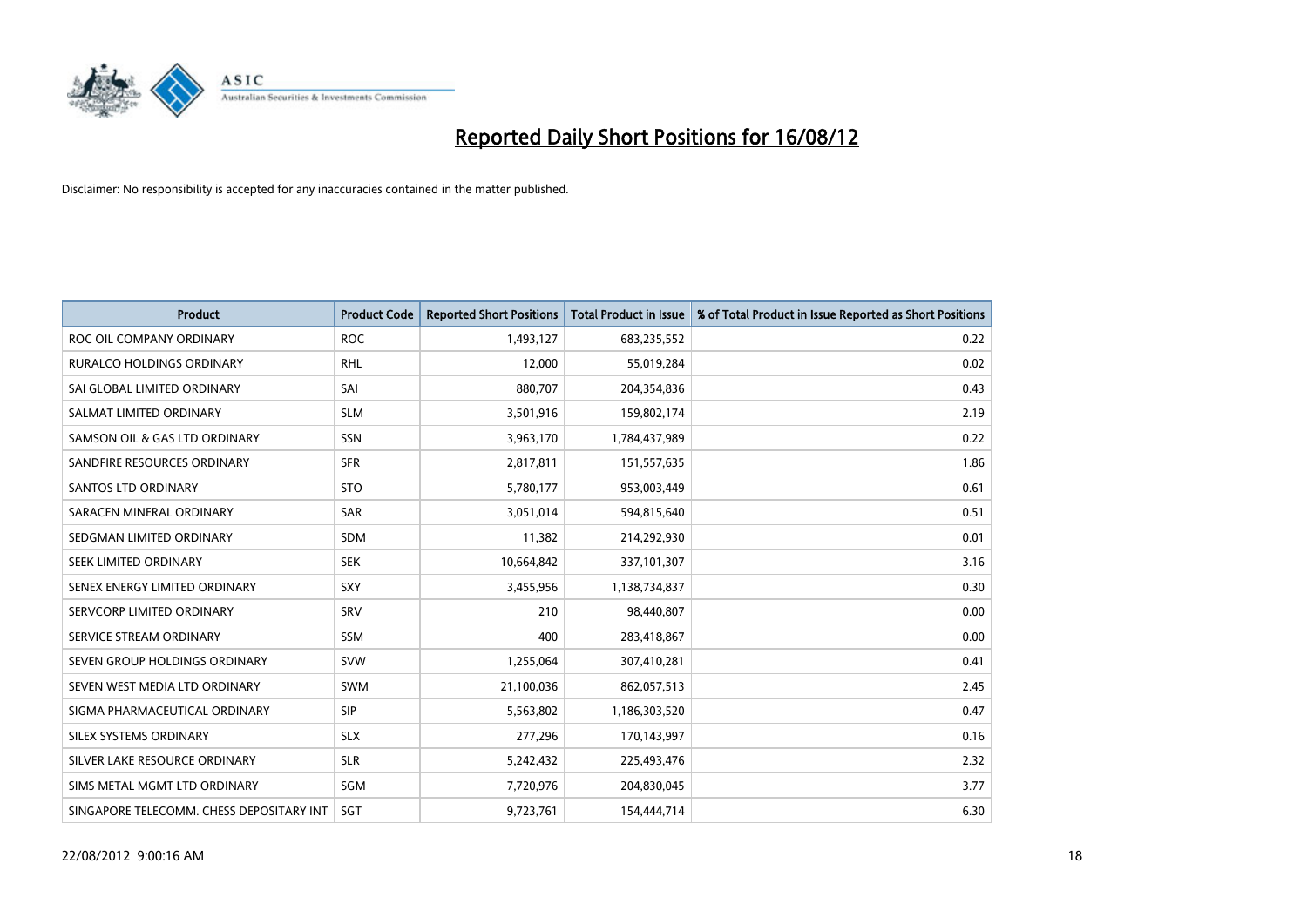

| <b>Product</b>                           | <b>Product Code</b> | <b>Reported Short Positions</b> | <b>Total Product in Issue</b> | % of Total Product in Issue Reported as Short Positions |
|------------------------------------------|---------------------|---------------------------------|-------------------------------|---------------------------------------------------------|
| SIRIUS RESOURCES NL ORDINARY             | <b>SIR</b>          | 26.492                          | 150,934,586                   | 0.02                                                    |
| SIRTEX MEDICAL ORDINARY                  | <b>SRX</b>          | 43,374                          | 55,768,136                    | 0.08                                                    |
| SKILLED GROUP LTD ORDINARY               | <b>SKE</b>          | 2,302                           | 233,487,276                   | 0.00                                                    |
| SKY CITY ENTERTAIN. ORDINARY             | <b>SKC</b>          | 55,000                          | 576,958,340                   | 0.01                                                    |
| <b>SKY NETWORK ORDINARY</b>              | <b>SKT</b>          | 16,091                          | 389,139,785                   | 0.00                                                    |
| <b>SLATER &amp; GORDON ORDINARY</b>      | SGH                 | 11,253                          | 168,600,731                   | 0.01                                                    |
| SMS MANAGEMENT, ORDINARY                 | <b>SMX</b>          | 878,709                         | 68,464,436                    | 1.28                                                    |
| SONIC HEALTHCARE ORDINARY                | <b>SHL</b>          | 5,545,786                       | 390,969,875                   | 1.42                                                    |
| SOUL PATTINSON (W.H) ORDINARY            | SOL                 | 3,994                           | 239,395,320                   | 0.00                                                    |
| SOUTH BOULDER MINES ORDINARY             | <b>STB</b>          | 131,843                         | 126,732,826                   | 0.10                                                    |
| SP AUSNET STAPLED SECURITIES             | <b>SPN</b>          | 6,188,404                       | 3,339,620,165                 | 0.19                                                    |
| SPARK INFRASTRUCTURE STAPLED NOTE & UNIT | SKI                 | 34,993,853                      | 1,326,734,264                 | 2.64                                                    |
| SPECIALTY FASHION ORDINARY               | <b>SFH</b>          | 1,420,330                       | 192,236,121                   | 0.74                                                    |
| ST BARBARA LIMITED ORDINARY              | <b>SBM</b>          | 9,707,166                       | 325,615,389                   | 2.98                                                    |
| STANMORE COAL LTD ORDINARY               | <b>SMR</b>          | 32,870                          | 179,409,108                   | 0.02                                                    |
| STARPHARMA HOLDINGS ORDINARY             | SPL                 | 2,277,991                       | 281,840,401                   | 0.81                                                    |
| STHN CROSS MEDIA ORDINARY                | <b>SXL</b>          | 9,481,857                       | 704,594,449                   | 1.35                                                    |
| STOCKLAND UNITS/ORD STAPLED              | SGP                 | 7,276,497                       | 2,203,547,228                 | 0.33                                                    |
| STRAITS RES LTD. ORDINARY                | SRO                 | 81,606                          | 456,529,474                   | 0.02                                                    |
| STW COMMUNICATIONS ORDINARY              | SGN                 | 156,260                         | 362,798,351                   | 0.04                                                    |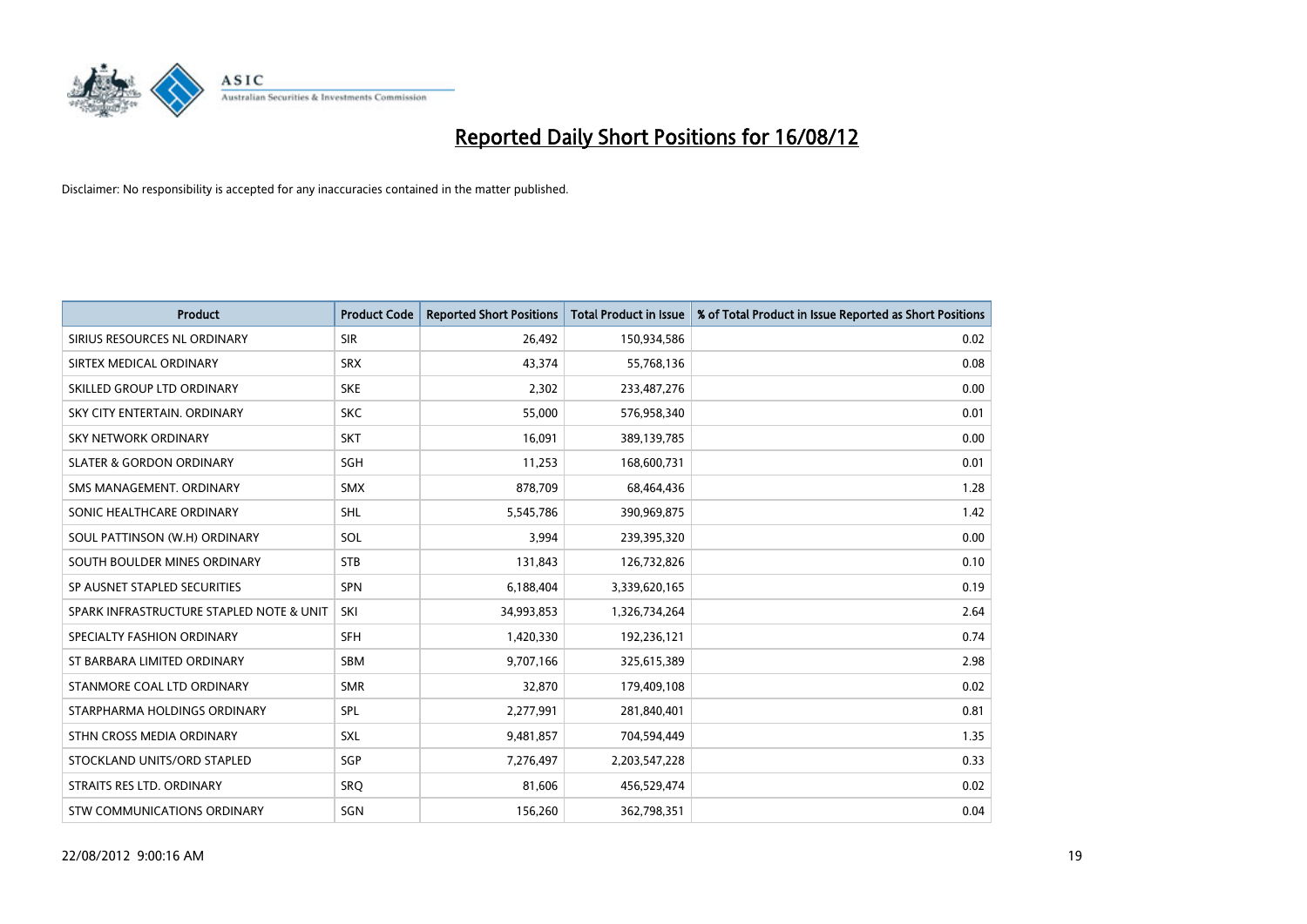

| <b>Product</b>                       | <b>Product Code</b> | <b>Reported Short Positions</b> | <b>Total Product in Issue</b> | % of Total Product in Issue Reported as Short Positions |
|--------------------------------------|---------------------|---------------------------------|-------------------------------|---------------------------------------------------------|
| SUNCORP GROUP LTD ORDINARY           | <b>SUN</b>          | 12,001,928                      | 1,286,600,980                 | 0.93                                                    |
| SUNDANCE RESOURCES ORDINARY          | <b>SDL</b>          | 13,139,113                      | 3,049,577,034                 | 0.43                                                    |
| SUNLAND GROUP LTD ORDINARY           | <b>SDG</b>          | 18,391                          | 196,717,811                   | 0.01                                                    |
| SUPER RET REP LTD ORDINARY           | <b>SUL</b>          | 1,258,767                       | 196, 172, 971                 | 0.64                                                    |
| SYD AIRPORT STAPLED US PROHIBIT.     | <b>SYD</b>          | 16,418,598                      | 1,861,210,782                 | 0.88                                                    |
| SYRAH RESOURCES ORDINARY             | <b>SYR</b>          | 31,234                          | 126,723,021                   | 0.02                                                    |
| <b>TABCORP HOLDINGS LTD ORDINARY</b> | <b>TAH</b>          | 11,169,624                      | 730,113,969                   | 1.53                                                    |
| TANAMI GOLD NL ORDINARY              | <b>TAM</b>          | 279,689                         | 261,132,677                   | 0.11                                                    |
| TAP OIL LIMITED ORDINARY             | <b>TAP</b>          | 545,346                         | 241,295,311                   | 0.23                                                    |
| TASSAL GROUP LIMITED ORDINARY        | <b>TGR</b>          | 29,284                          | 146,304,404                   | 0.02                                                    |
| TATTS GROUP LTD ORDINARY             | <b>TTS</b>          | 6,868,959                       | 1,362,919,733                 | 0.50                                                    |
| <b>TECHNOLOGY ONE ORDINARY</b>       | <b>TNE</b>          | 635                             | 304,980,455                   | 0.00                                                    |
| <b>TELECOM CORPORATION ORDINARY</b>  | <b>TEL</b>          | 18,071,426                      | 1,856,780,364                 | 0.97                                                    |
| <b>TELSTRA CORPORATION, ORDINARY</b> | <b>TLS</b>          | 23,292,348                      | 12,443,074,357                | 0.19                                                    |
| TEN NETWORK HOLDINGS ORDINARY        | <b>TEN</b>          | 87,144,547                      | 1,437,204,873                 | 6.06                                                    |
| TERANGA GOLD CORP CDI 1:1            | <b>TGZ</b>          | 179,628                         | 162,197,999                   | 0.11                                                    |
| TEXON PETROLEUM LTD ORDINARY         | <b>TXN</b>          | 124,406                         | 245,039,848                   | 0.05                                                    |
| TFS CORPORATION LTD ORDINARY         | <b>TFC</b>          |                                 | 279,621,829                   | 0.00                                                    |
| THAKRAL HOLDINGS GRP ORDINARY/UNIT   | <b>THG</b>          | 100                             | 585,365,014                   | 0.00                                                    |
| THE REJECT SHOP ORDINARY             | <b>TRS</b>          | 1,961,068                       | 26,092,220                    | 7.52                                                    |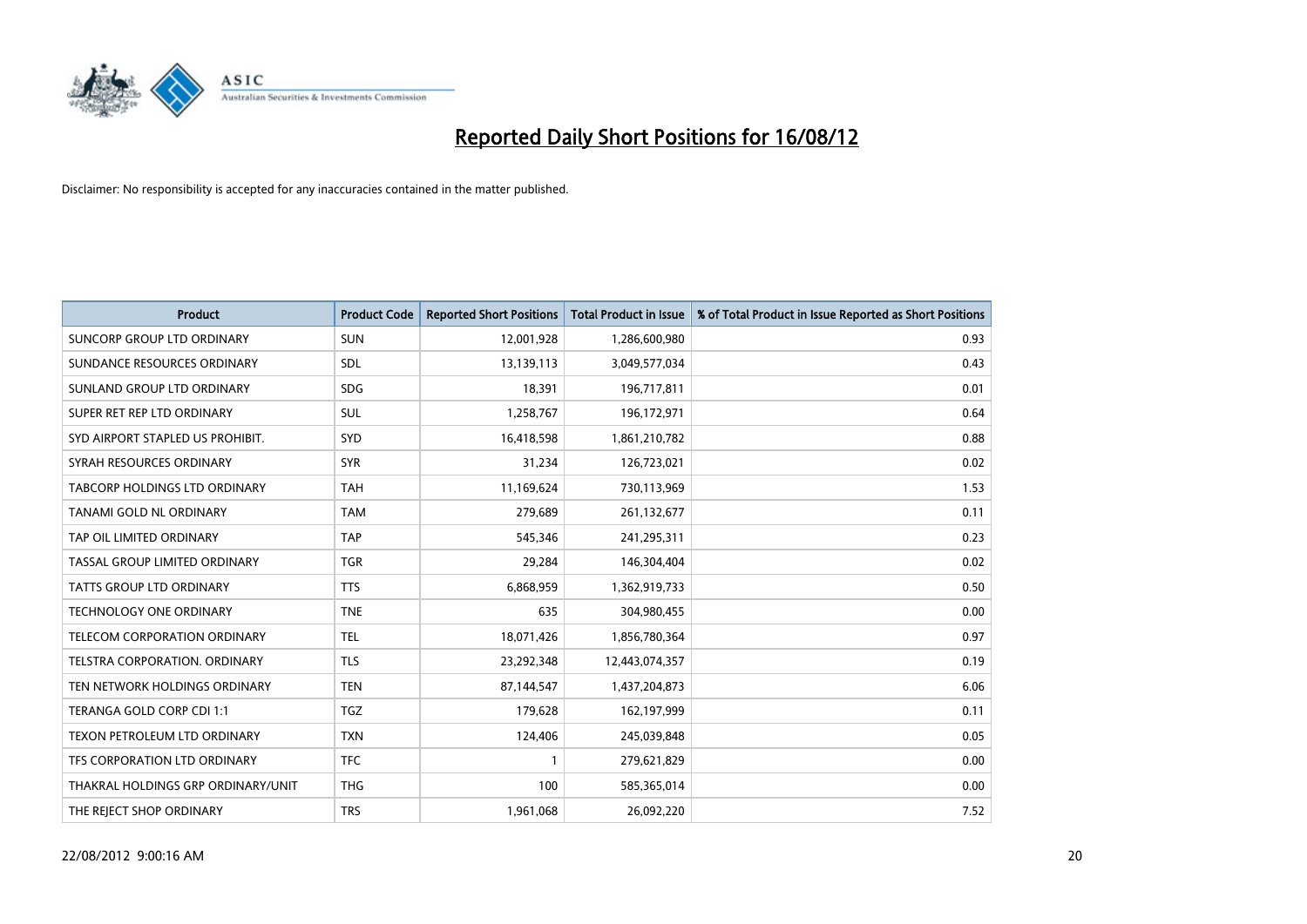

| <b>Product</b>                       | <b>Product Code</b> | <b>Reported Short Positions</b> | <b>Total Product in Issue</b> | % of Total Product in Issue Reported as Short Positions |
|--------------------------------------|---------------------|---------------------------------|-------------------------------|---------------------------------------------------------|
| THORN GROUP LIMITED ORDINARY         | <b>TGA</b>          | 195,464                         | 146,374,703                   | 0.13                                                    |
| TIGER RESOURCES ORDINARY             | <b>TGS</b>          | 2,074,138                       | 673,470,269                   | 0.31                                                    |
| TOLL HOLDINGS LTD ORDINARY           | <b>TOL</b>          | 18,382,785                      | 717,133,875                   | 2.56                                                    |
| TOX FREE SOLUTIONS ORDINARY          | <b>TOX</b>          | 13,548                          | 115,311,608                   | 0.01                                                    |
| TPG TELECOM LIMITED ORDINARY         | <b>TPM</b>          | 1,974,268                       | 793,808,141                   | 0.25                                                    |
| TRANSFIELD SERVICES ORDINARY         | <b>TSE</b>          | 3,809,277                       | 517,878,468                   | 0.74                                                    |
| TRANSPACIFIC INDUST. ORDINARY        | <b>TPI</b>          | 6,359,677                       | 1,578,479,491                 | 0.40                                                    |
| TRANSURBAN GROUP TRIPLE STAPLED SEC. | <b>TCL</b>          | 4,921,081                       | 1,458,321,112                 | 0.34                                                    |
| TREASURY WINE ESTATE ORDINARY        | <b>TWE</b>          | 15,485,382                      | 647,227,144                   | 2.39                                                    |
| TROY RESOURCES LTD ORDINARY          | <b>TRY</b>          | 5,483                           | 89,462,649                    | 0.01                                                    |
| UGL LIMITED ORDINARY                 | UGL                 | 7,611,528                       | 166,315,038                   | 4.58                                                    |
| UNILIFE CORPORATION CDI 6:1          | <b>UNS</b>          | 186,653                         | 254,211,852                   | 0.07                                                    |
| UXC LIMITED ORDINARY                 | <b>UXC</b>          | 3,538                           | 305,585,913                   | 0.00                                                    |
| <b>VENTURE MINERALS ORDINARY</b>     | <b>VMS</b>          | 125,674                         | 232,468,592                   | 0.05                                                    |
| <b>VIRGIN AUS HLDG LTD ORDINARY</b>  | <b>VAH</b>          | 20,999,775                      | 2,210,197,600                 | 0.95                                                    |
| VITERRA INC CDI 1:1                  | <b>VTA</b>          | 10                              | 68,629,939                    | 0.00                                                    |
| <b>VOCUS COMMS LTD ORDINARY</b>      | <b>VOC</b>          | 66,440                          | 74,359,392                    | 0.09                                                    |
| WAH NAM INT HLDG LTD ORDINARY        | <b>WNI</b>          | 91,872                          | 7,175,501,581                 | 0.00                                                    |
| <b>WATPAC LIMITED ORDINARY</b>       | <b>WTP</b>          | 187,300                         | 184,332,526                   | 0.10                                                    |
| <b>WDS LIMITED ORDINARY</b>          | <b>WDS</b>          | $\overline{7}$                  | 144,740,614                   | 0.00                                                    |